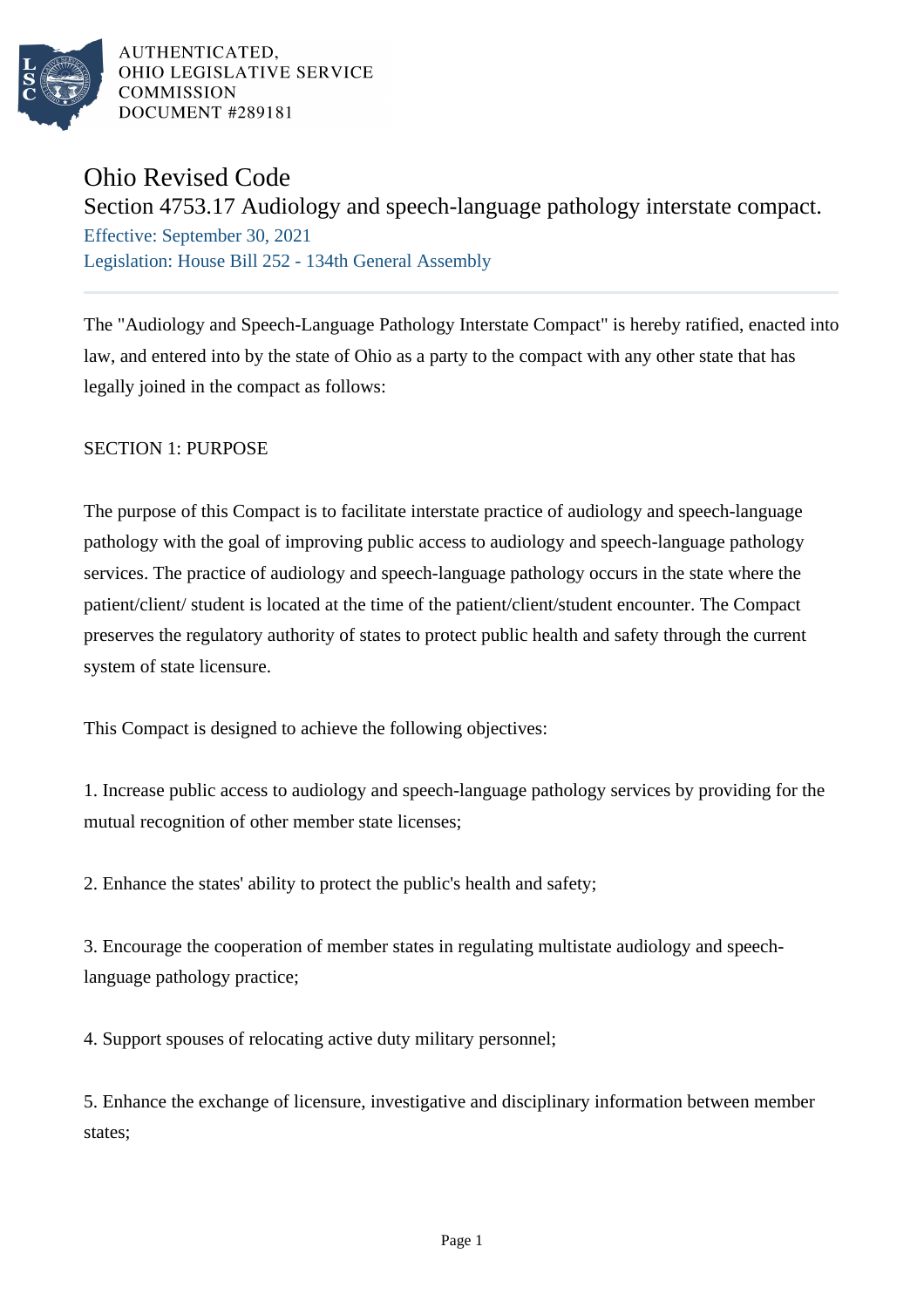

6. Allow a remote state to hold a provider of services with a compact privilege in that state accountable to that state's practice standards; and

7. Allow for the use of telehealth technology to facilitate increased access to audiology and speechlanguage pathology services.

### SECTION 2: DEFINITIONS

As used in this Compact, and except as otherwise provided, the following definitions shall apply:

A. "Active duty military" means full-time duty status in the active uniformed service of the United States, including members of the National Guard and Reserve on active duty orders pursuant to 10 U.S.C. Chapter 1209 and 1211.

B. "Adverse action" means any administrative, civil, equitable or criminal action permitted by a state's laws which is imposed by a licensing board or other authority against an audiologist or speech-language pathologist, including actions against an individual's license or privilege to practice such as revocation, suspension, probation, monitoring of the licensee, or restriction on the licensee's practice.

C. "Alternative program" means a non-disciplinary monitoring process approved by an audiology or speech-language pathology licensing board to address impaired practitioners.

D. "Audiologist" means an individual who is licensed by a state to practice audiology.

E. "Audiology" means the care and services provided by a licensed audiologist as set forth in the member state's statutes and rules.

F. "Audiology and Speech-Language Pathology Compact Commission" or "Commission" means the national administrative body whose membership consists of all states that have enacted the Compact.

G. "Audiology and speech-language pathology licensing board," "audiology licensing board," "speech-language pathology licensing board," or "licensing board" means the agency of a state that is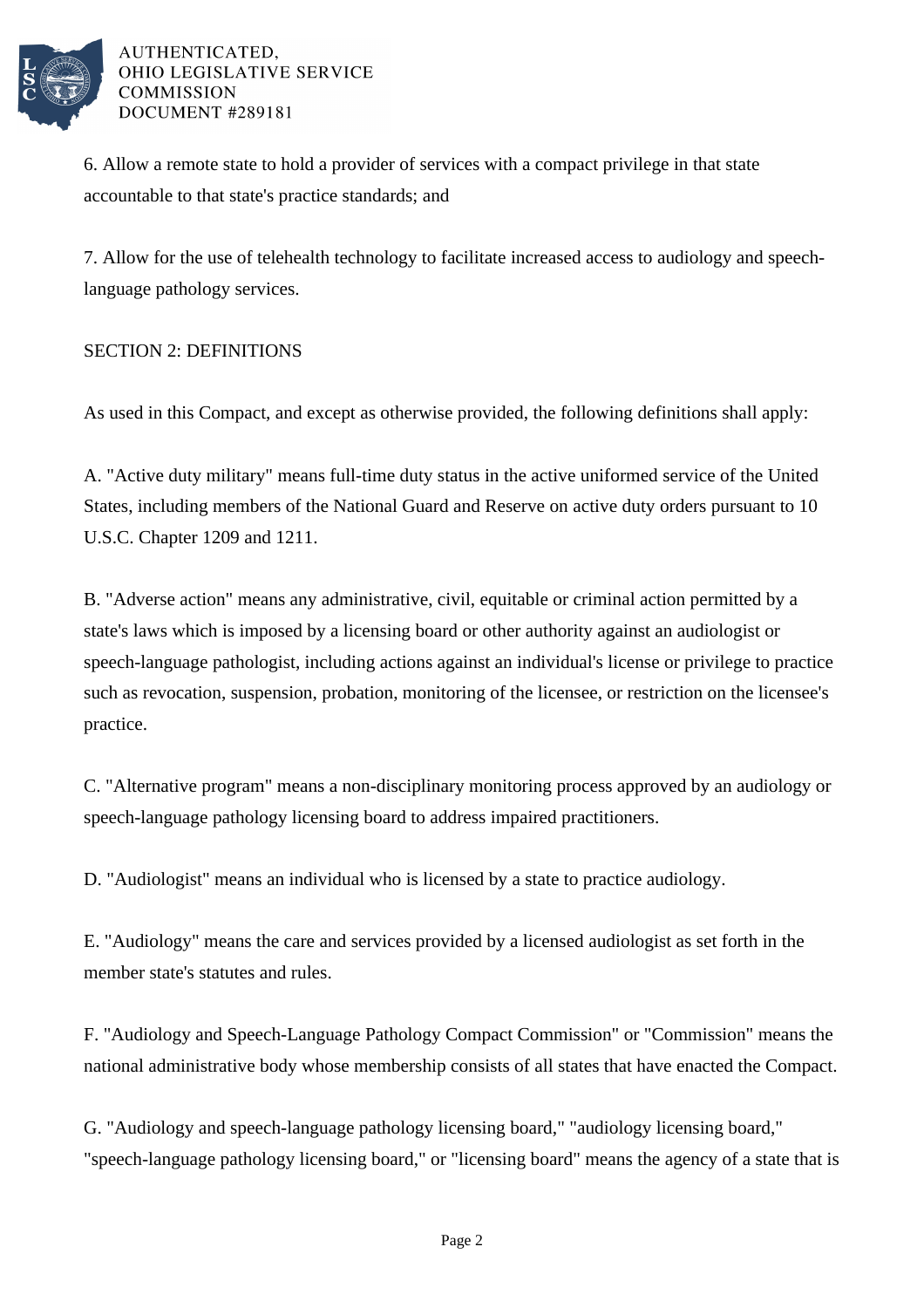

responsible for the licensing and regulation of audiologists and/or speech-language pathologists.

H. "Compact privilege" means the authorization granted by a remote state to allow a licensee from another member state to practice as an audiologist or speech-language pathologist in the remote state under its laws and rules. The practice of audiology or speech-language pathology occurs in the member state where the patient/client/student is located at the time of the patient/client/student encounter.

I. "Current significant investigative information" means investigative information that a licensing board, after an inquiry or investigation that includes notification and an opportunity for the audiologist or speech-language pathologist to respond, if required by state law, has reason to believe is not groundless and, if proved true, would indicate more than a minor infraction.

J. "Data system" means a repository of information about licensees, including, but not limited to, continuing education, examination, licensure, investigative, compact privilege and adverse action.

K. "Encumbered license" means a license in which an adverse action restricts the practice of audiology or speech-language pathology by the licensee and said adverse action has been reported to the National Practitioners Data Bank (NPDB).

L. "Executive Committee" means a group of directors elected or appointed to act on behalf of, and within the powers granted to them by, the Commission.

M. "Home state" means the member state that is the licensee's primary state of residence.

N. "Impaired practitioner" means individuals whose professional practice is adversely affected by substance abuse, addiction, or other health-related conditions.

O. "Licensee" means an individual who currently holds an authorization from the state licensing board to practice as an audiologist or speech-language pathologist.

P. "Member state" means a state that has enacted the Compact.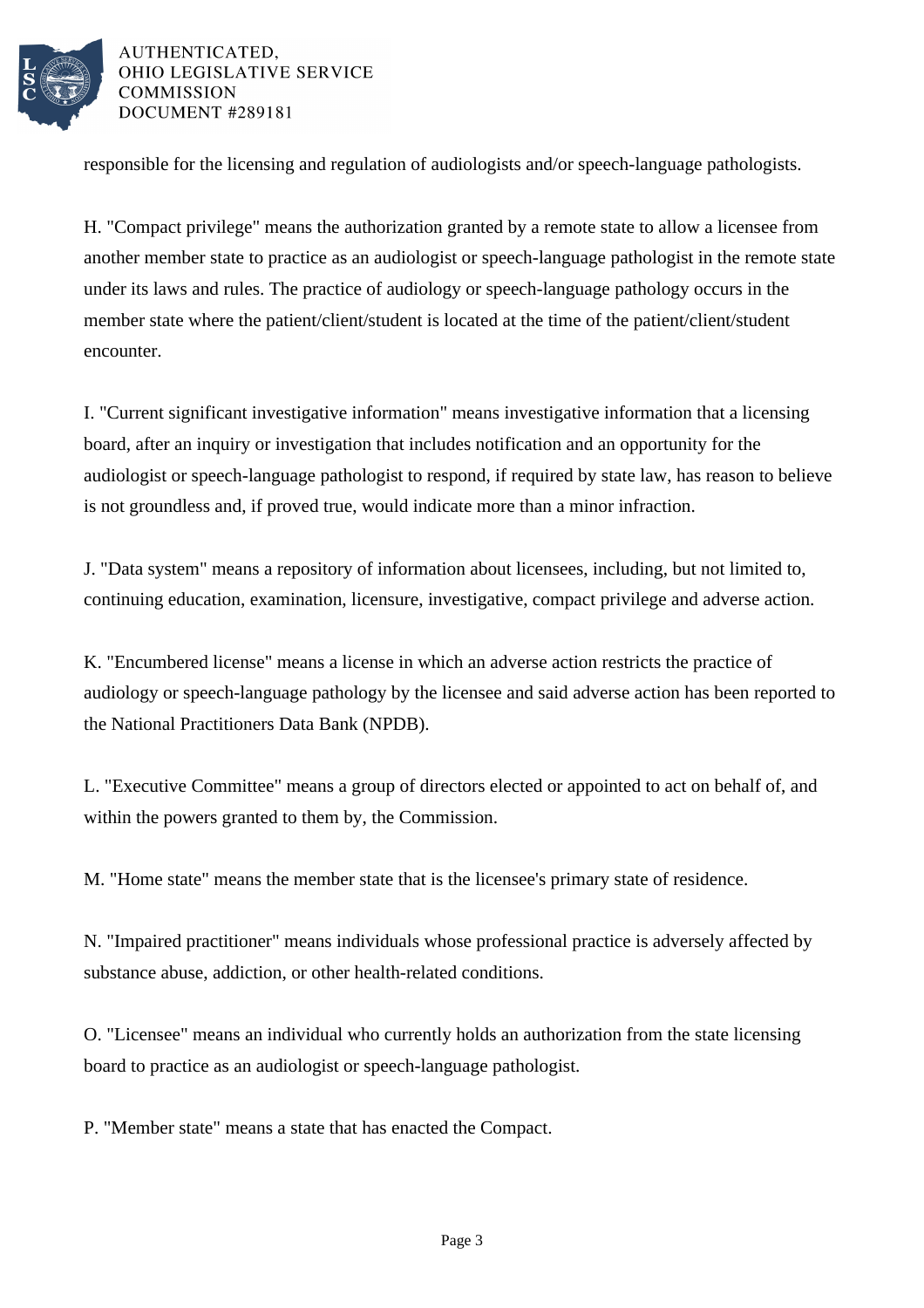

Q. "Privilege to practice" means a legal authorization permitting the practice of audiology or speechlanguage pathology in a remote state.

R. "Remote state" means a member state other than the home state where a licensee is exercising or seeking to exercise the compact privilege.

S. "Rule" means a regulation, principle or directive promulgated by the Commission that has the force of law.

T. "Single-state license" means an audiology or speech-language pathology license issued by a member state that authorizes practice only within the issuing state and does not include a privilege to practice in any other member state.

U. "Speech-language pathologist" means an individual who is licensed by a state to practice speechlanguage pathology.

V. "Speech-language pathology means the care and services provided by a licensed speech-language pathologist as set forth in the member state's statutes and rules.

W. "State" means any state, commonwealth, district or territory of the United States of America that regulates the practice of audiology and speech-language pathology.

X. "State practice laws" means a member state's laws, rules and regulations that govern the practice of audiology or speech-language pathology, define the scope of audiology or speech-language pathology practice, and create the methods and grounds for imposing discipline.

Y. "Telehealth" means the application of telecommunication, audio-visual, or other technologies that meet the applicable standard of care to deliver audiology or speech-language pathology services at a distance for assessment, intervention and/or consultation.

### SECTION 3. STATE PARTICIPATION IN THE COMPACT

A. A license issued to an audiologist or speech-language pathologist by a home state to a resident in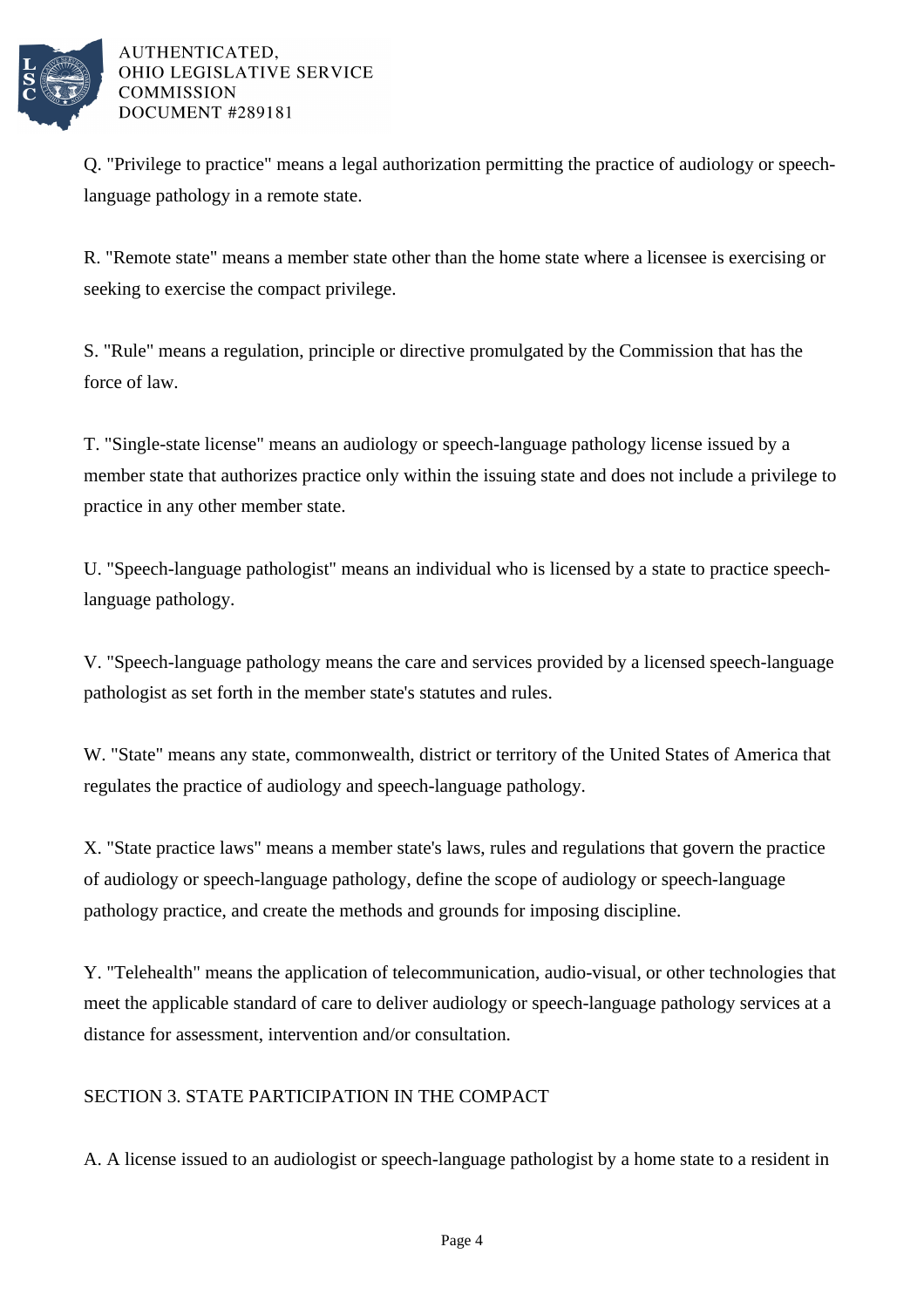

that state shall be recognized by each member state as authorizing an audiologist or speech-language pathologist to practice audiology or speech-language pathology, under a privilege to practice, in each member state where the licensee obtains such a privilege.

B. A state must implement or utilize procedures for considering the criminal history records of applicants for initial privilege to practice. These procedures shall include the submission of fingerprints or other biometric-based information by applicants for the purpose of obtaining an applicant's criminal history record information from the Federal Bureau of Investigation and the agency responsible for retaining that state's criminal records.

1. A member state must fully implement a criminal background check requirement, within a time frame established by rule, by receiving the results of the Federal Bureau of Investigation record search on criminal background checks and use the results in making licensure decisions.

2. Communication between a member state, the Commission and among member states regarding the verification of eligibility for licensure through the Compact shall not include any information received from the Federal Bureau of Investigation relating to a federal criminal records check performed by a member state under Public Law 92-544.

C. Upon application for a privilege to practice, the licensing board in the issuing remote state shall ascertain, through the data system, whether the applicant has ever held, or is the holder of, a license issued by any other state, whether there are any encumbrances on any license or privilege to practice held by the applicant, whether any adverse action has been taken against any license or privilege to practice held by the applicant.

D. Each member state shall require an applicant to obtain or retain a license in the home state and meet the home state's qualifications for licensure or renewal of licensure, as well as, all other applicable state laws.

E. For an audiologist:

1. Must meet one of the following educational requirements: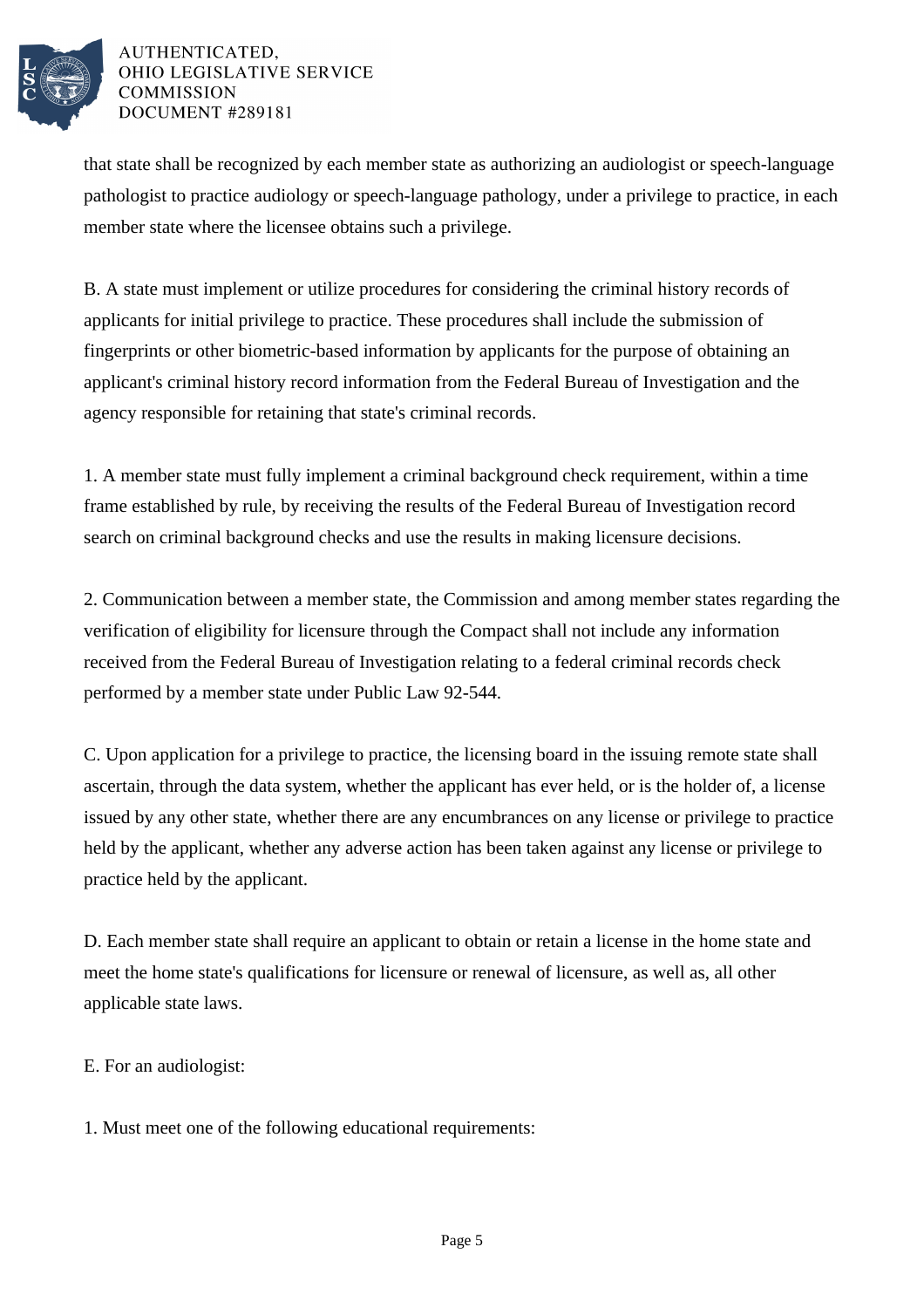

a. On or before, Dec. 31, 2007, has graduated with a master's degree or doctorate in audiology, or equivalent degree regardless of degree name, from a program that is accredited by an accrediting agency recognized by the Council for Higher Education Accreditation, or its successor, or by the United States Department of Education and operated by a college or university accredited by a regional or national accrediting organization recognized by the board; or

b. On or after, Jan. 1, 2008, has graduated with a Doctoral degree in audiology, or equivalent degree, regardless of degree name, from a program that is accredited by an accrediting agency recognized by the Council for Higher Education Accreditation, or its successor, or by the United States Department of Education and operated by a college or university accredited by a regional or national accrediting organization recognized by the board; or

c. Has graduated from an audiology program that is housed in an institution of higher education outside of the United States (a) for which the program and institution have been approved by the authorized accrediting body in the applicable country and (b) the degree program has been verified by an independent credentials review agency to be comparable to a state licensing board-approved program.

2. Has completed a supervised clinical practicum experience from an accredited educational institution or its cooperating programs as required by the Commission;

3. Has successfully passed a national examination approved by the Commission;

4. Holds an active, unencumbered license;

5. Has not been convicted or found guilty, and has not entered into an agreed disposition, of a felony related to the practice of audiology, under applicable state or federal criminal law;

6. Has a valid United States Social Security or National Practitioner Identification number.

F. For a speech-language pathologist:

1. Must meet one of the following educational requirements: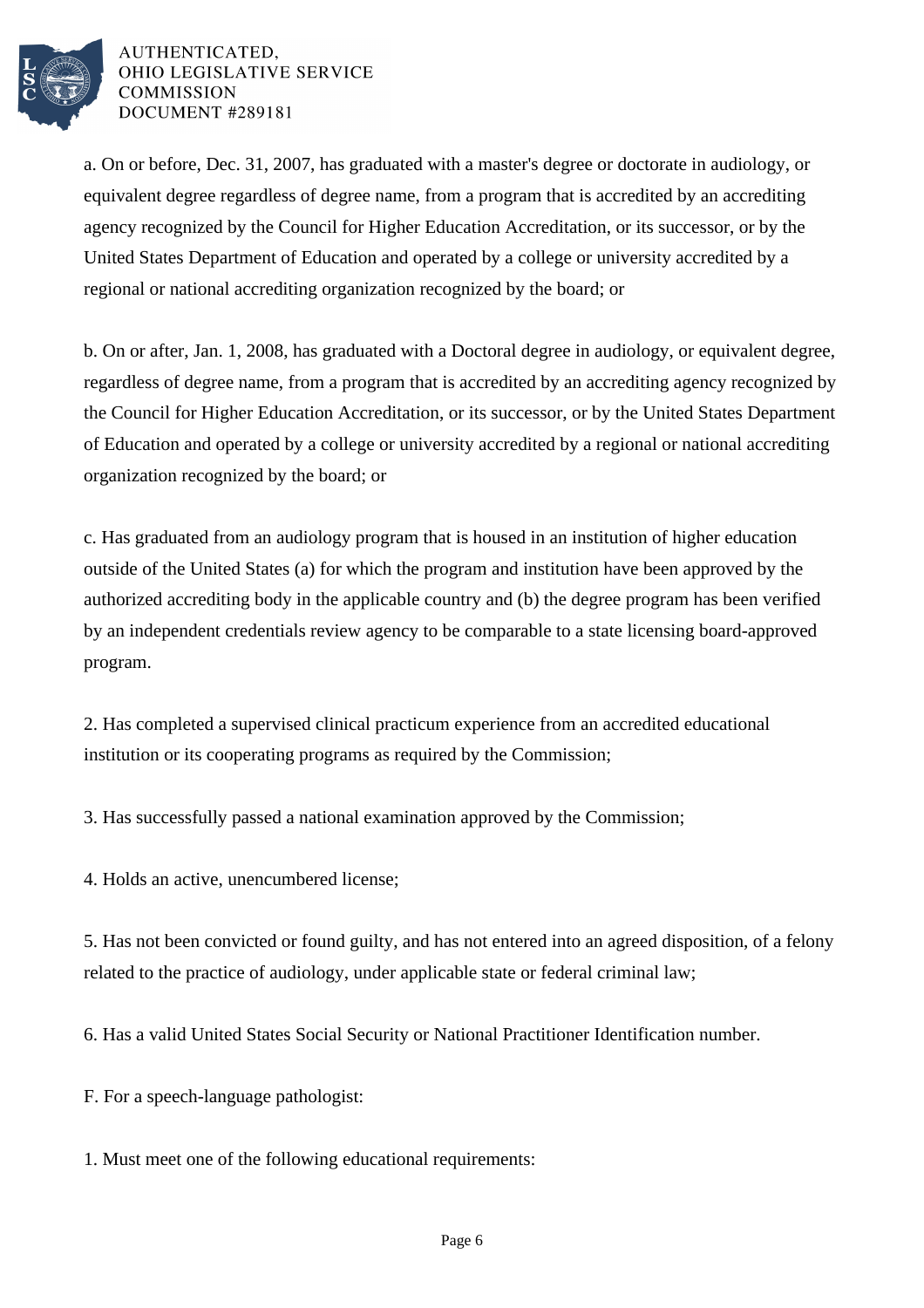

a. Has graduated with a master's degree from a speech-language pathology program that is accredited by an organization recognized by the United States Department of Education and operated by a college or university accredited by a regional or national accrediting organization recognized by the board; or

b. Has graduated from a speech-language pathology program that is housed in an institution of higher education outside of the United States (a) for which the program and institution have been approved by the authorized accrediting body in the applicable country and (b) the degree program has been verified by an independent credentials review agency to be comparable to a state licensing board-approved program.

2. Has completed a supervised clinical practicum experience from an educational institution or its cooperating programs as required by the Commission;

3. Has completed a supervised postgraduate professional experience as required by the Commission;

4. Has successfully passed a national examination approved by the Commission;

5. Holds an active, unencumbered license;

6. Has not been convicted or found guilty, and has not entered into an agreed disposition, of a felony related to the practice of speech-language pathology, under applicable state or federal criminal law;

7. Has a valid United States Social Security or National Practitioner Identification number.

G. The privilege to practice is derived from the home state license.

H. An audiologist or speech-language pathologist practicing in a member state must comply with the state practice laws of the state in which the client is located at the time service is provided. The practice of audiology and speech-language pathology shall include all audiology and speechlanguage pathology practice as defined by the state practice laws of the member state in which the client is located. The practice of audiology and speech-language pathology in a member state under a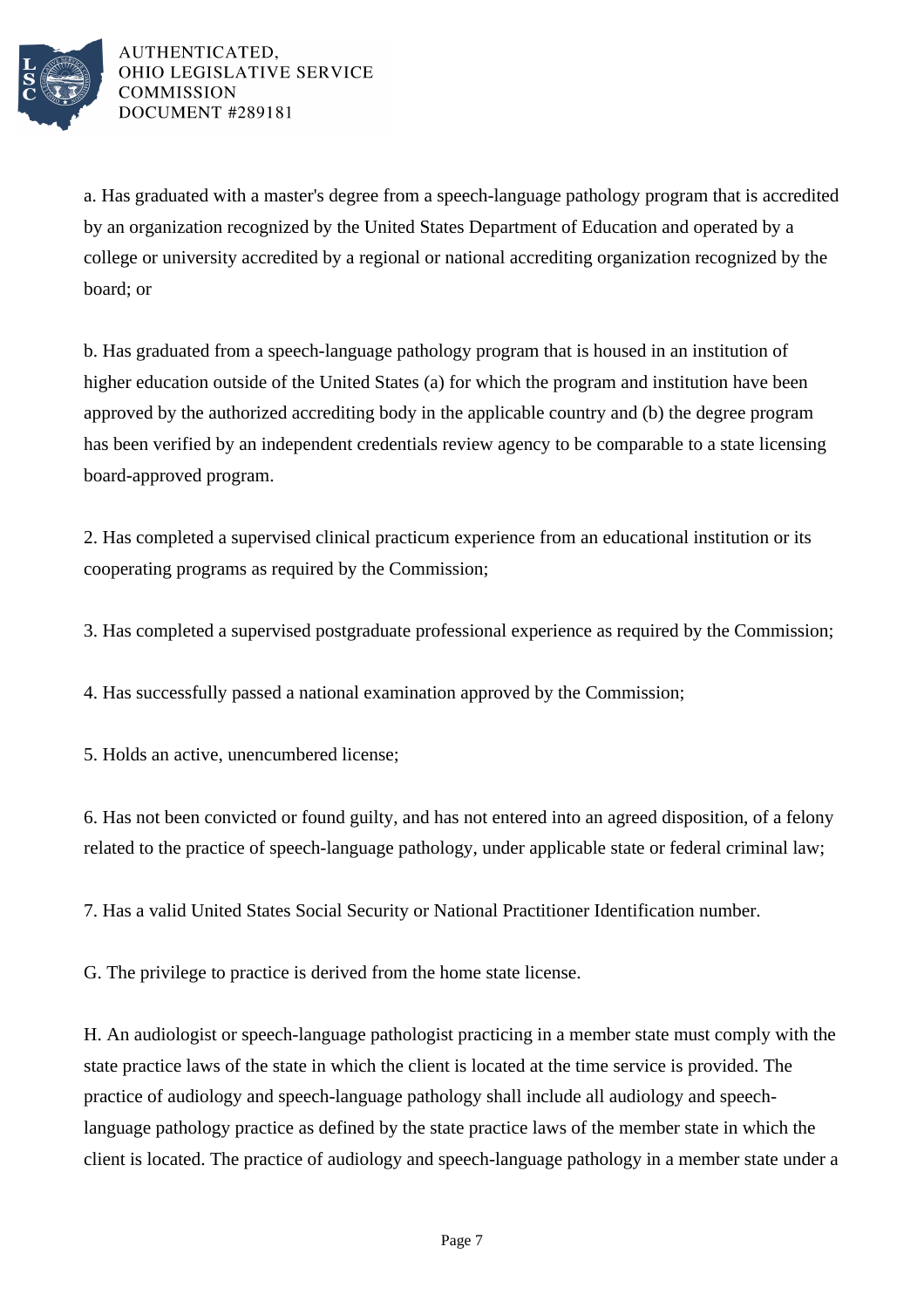

privilege to practice shall subject an audiologist or speech-language pathologist to the jurisdiction of the licensing board, the courts and the laws of the member state in which the client is located at the time service is provided.

I. Individuals not residing in a member state shall continue to be able to apply for a member state's single-state license as provided under the laws of each member state. However, the single-state license granted to these individuals shall not be recognized as granting the privilege to practice audiology or speech-language pathology in any other member state. Nothing in this Compact shall affect the requirements established by a member state for the issuance of a single-state license.

J. Member states may charge a fee for granting a compact privilege.

K. Member states must comply with the bylaws and rules and regulations of the Commission.

### SECTION 4. COMPACT PRIVILEGE

A. To exercise the compact privilege under the terms and provisions of the Compact, the audiologist or speech-language pathologist shall:

1. Hold an active license in the home state;

2. Have no encumbrance on any state license;

3. Be eligible for a compact privilege in any member state in accordance with Section 3;

4. Have not had any adverse action against any license or compact privilege within the previous 2 years from date of application;

5. Notify the Commission that the licensee is seeking the compact privilege within a remote state(s);

6. Pay any applicable fees, including any state fee, for the compact privilege;

7. Report to the Commission adverse action taken by any non-member state within 30 days from the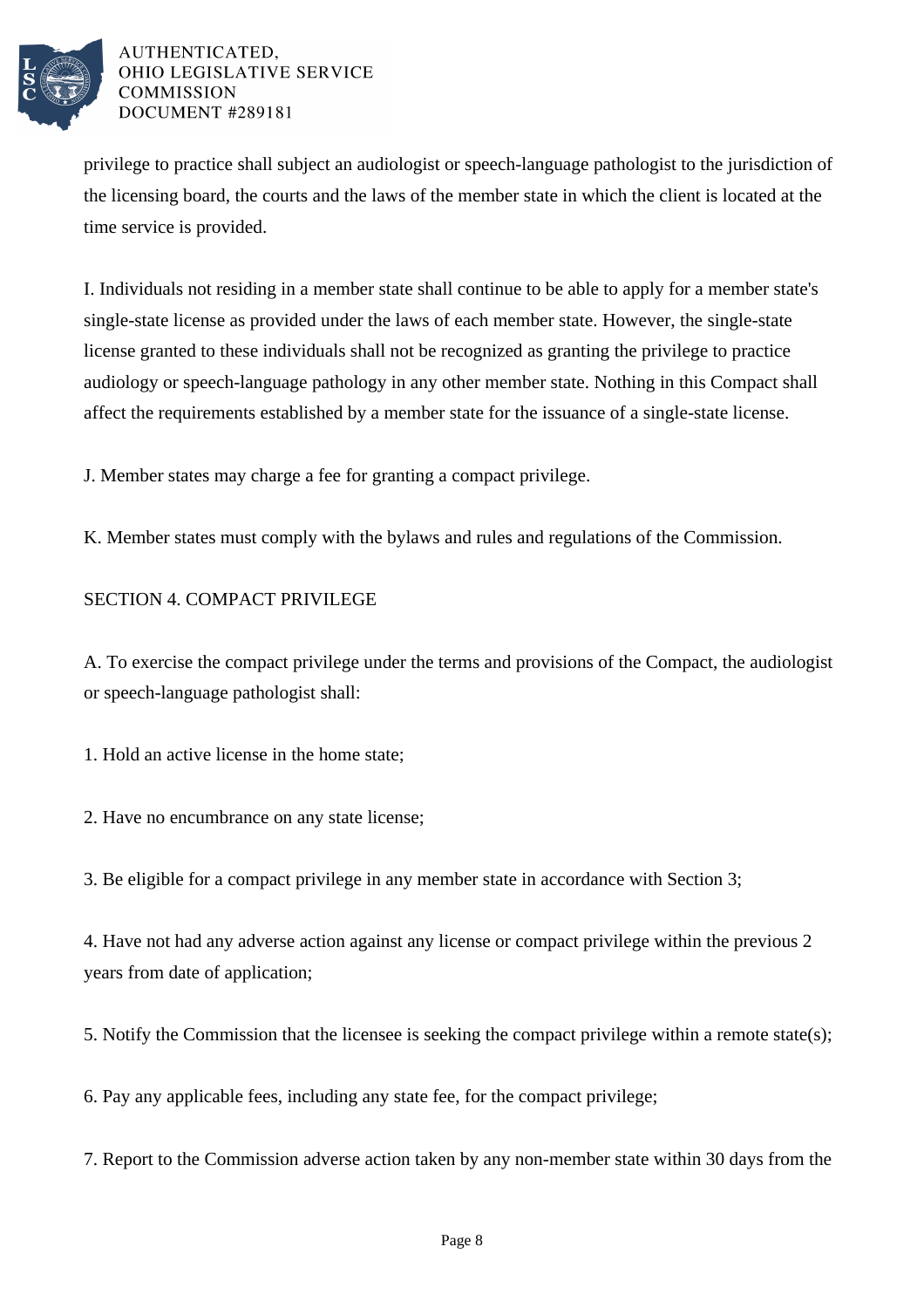

date the adverse action is taken.

B. For the purposes of the compact privilege, an audiologist or speech-language pathologist shall only hold one home state license at a time.

C. Except as provided in Section 6, if an audiologist or speech-language pathologist changes primary state of residence by moving between two-member states, the audiologist or speech-language pathologist must apply for licensure in the new home state, and the license issued by the prior home state shall be deactivated in accordance with applicable rules adopted by the Commission.

D. The audiologist or speech-language pathologist may apply for licensure in advance of a change in primary state of residence.

E. A license shall not be issued by the new home state until the audiologist or speech-language pathologist provides satisfactory evidence of a change in primary state of residence to the new home state and satisfies all applicable requirements to obtain a license from the new home state.

F. If an audiologist or speech-language pathologist changes primary state of residence by moving from a member state to a non-member state, the license issued by the prior home state shall convert to a single-state license, valid only in the former home state and the privilege to practice in any member state is deactivated in accordance with the rules promulgated by the Commission.

G. The compact privilege is valid until the expiration date of the home state license. The licensee must comply with the requirements of Section 4A to maintain the compact privilege in the remote state.

H. A licensee providing audiology or speech-language pathology services in a remote state under the compact privilege shall function within the laws and regulations of the remote state.

I. A licensee providing audiology or speech-language pathology services in a remote state is subject to that state's regulatory authority. A remote state may, in accordance with due process and that state's laws, remove a licensee's compact privilege in the remote state for a specific period of time, impose fines, and/or take any other necessary actions to protect the health and safety of its citizens.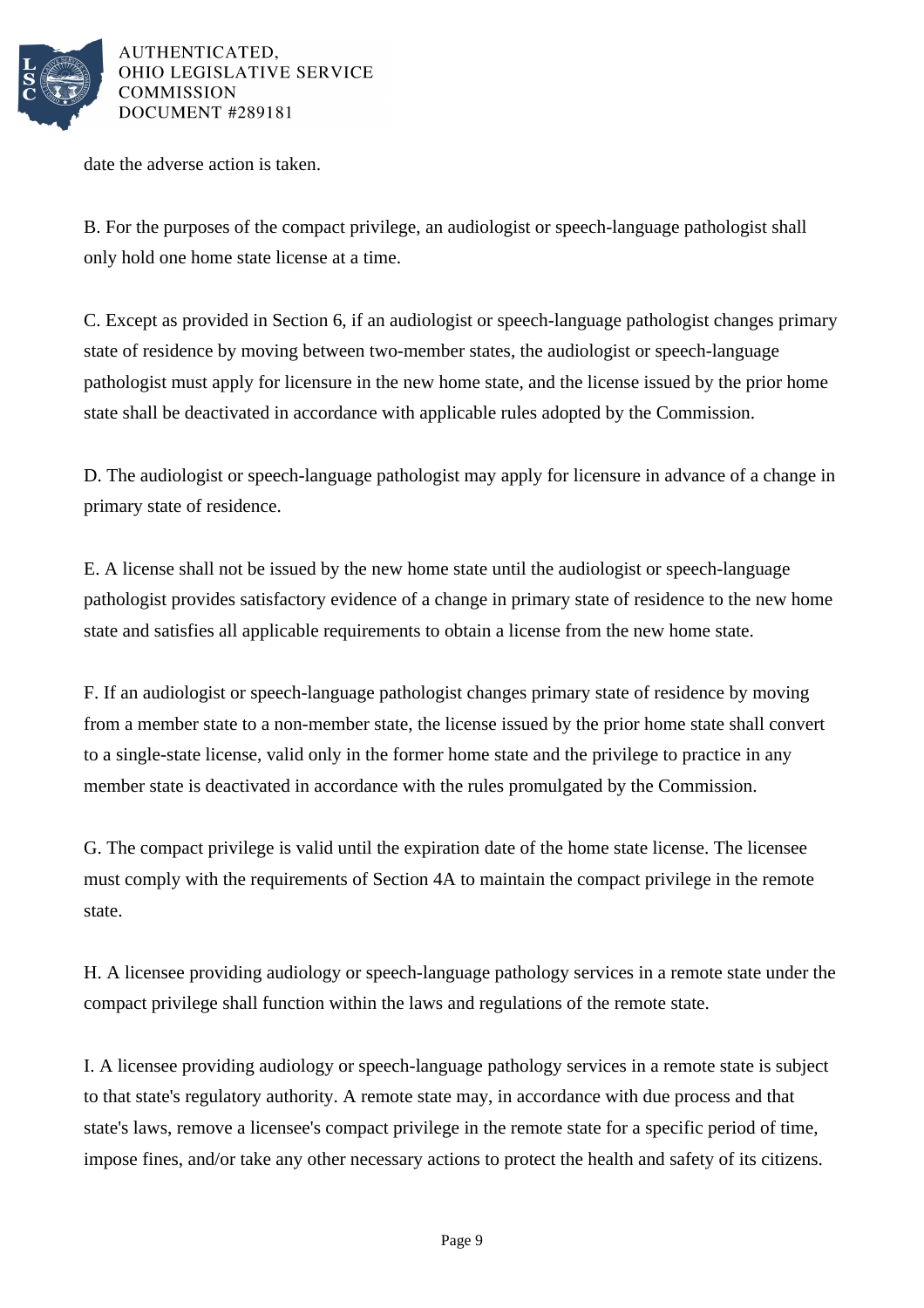

J. If a home state license is encumbered, the licensee shall lose the compact privilege in any remote state until the following occur:

1. The home state license is no longer encumbered; and

2. Two years have elapsed from the date of the adverse action.

K. Once an encumbered license in the home state is restored to good standing, the licensee must meet the requirements of Section 4A to obtain a compact privilege in any remote state.

L. Once the requirements of Section 4J have been met, the licensee must meet the requirements in Section 4A to obtain a compact privilege in a remote state.

### SECTION 5. COMPACT PRIVILEGE TO PRACTICE TELEHEALTH

Member states shall recognize the right of an audiologist or speech-language pathologist, licensed by a home state in accordance with Section 3 and under rules promulgated by the Commission, to practice audiology or speech-language pathology in any member state via telehealth under a privilege to practice as provided in the Compact and rules promulgated by the Commission.

A licensee providing audiology or speech-language pathology services in a remote state under the compact privilege shall function within the laws and regulations of the state where the patient/client is located.

SECTION 6. ACTIVE DUTY MILITARY PERSONNEL OR THEIR SPOUSES Active duty military personnel, or their spouse, shall designate a home state where the individual has a current license in good standing. The individual may retain the home state designation during the period the service member is on active duty. Subsequent to designating a home state, the individual shall only change their home state through application for licensure in the new state.

#### SECTION 7. ADVERSE ACTIONS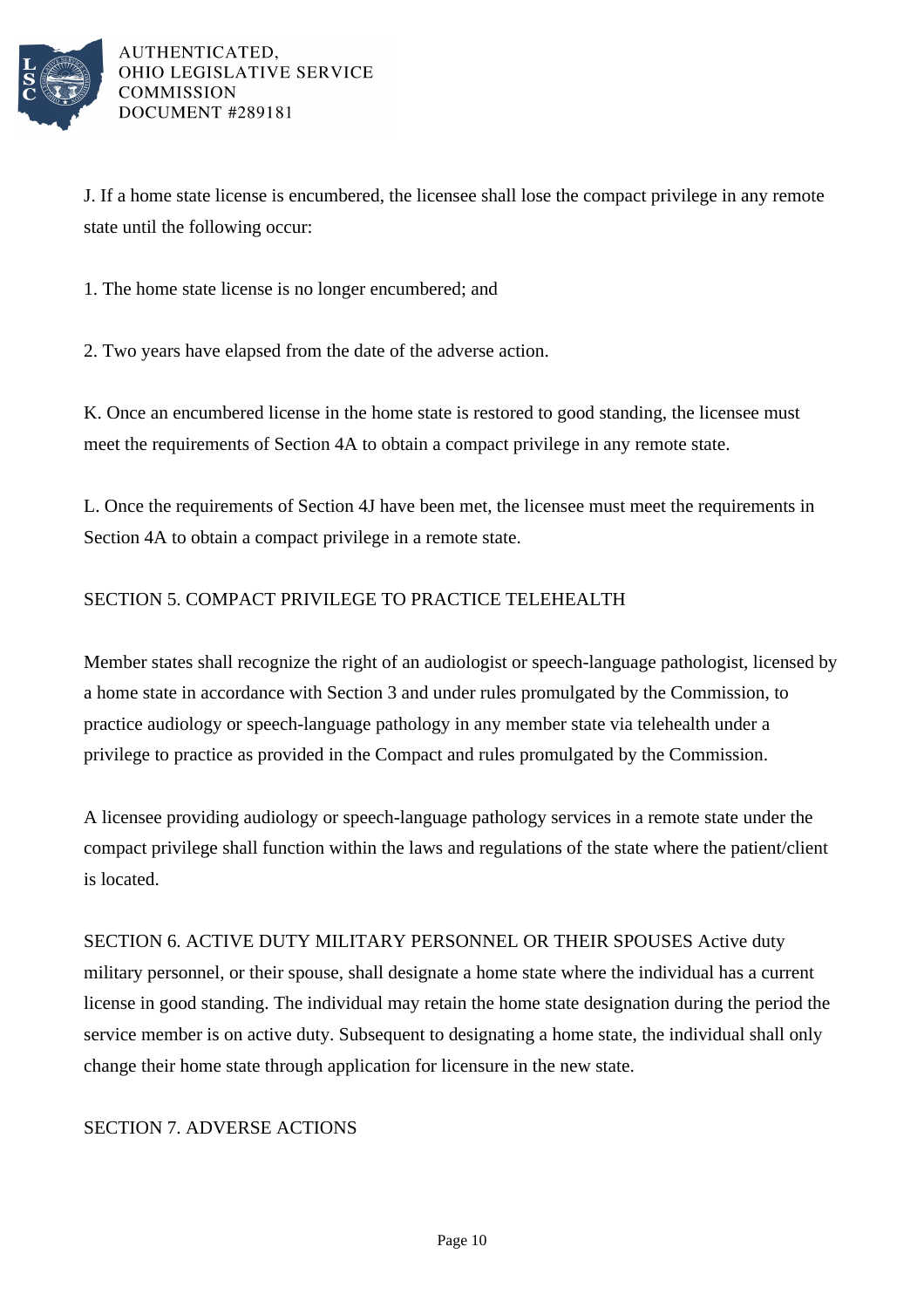

A. In addition to the other powers conferred by state law, a remote state shall have the authority, in accordance with existing state due process law, to:

1. Take adverse action against an audiologist's or speech-language pathologist's privilege to practice within that member state.

2. Issue subpoenas for both hearings and investigations that require the attendance and testimony of witnesses as well as the production of evidence. Subpoenas issued by a licensing board in a member state for the attendance and testimony of witnesses or the production of evidence from another member state shall be enforced in the latter state by any court of competent jurisdiction, according to the practice and procedure of that court applicable to subpoenas issued in proceedings pending before it. The issuing authority shall pay any witness fees, travel expenses, mileage and other fees required by the service statutes of the state in which the witnesses or evidence are located.

3. Only the home state shall have the power to take adverse action against a audiologist's or speechlanguage pathologist's license issued by the home state.

B. For purposes of taking adverse action, the home state shall give the same priority and effect to reported conduct received from a member state as it would if the conduct had occurred within the home state. In so doing, the home state shall apply its own state laws to determine appropriate action.

C. The home state shall complete any pending investigations of an audiologist or speech-language pathologist who changes primary state of residence during the course of the investigations. The home state shall also have the authority to take appropriate action(s) and shall promptly report the conclusions of the investigations to the administrator of the data system. The administrator of the coordinated licensure information system shall promptly notify the new home state of any adverse actions.

D. If otherwise permitted by state law, the member state may recover from the affected audiologist or speech-language pathologist the costs of investigations and disposition of cases resulting from any adverse action taken against that audiologist or speech-language pathologist.

E. The member state may take adverse action based on the factual findings of the remote state,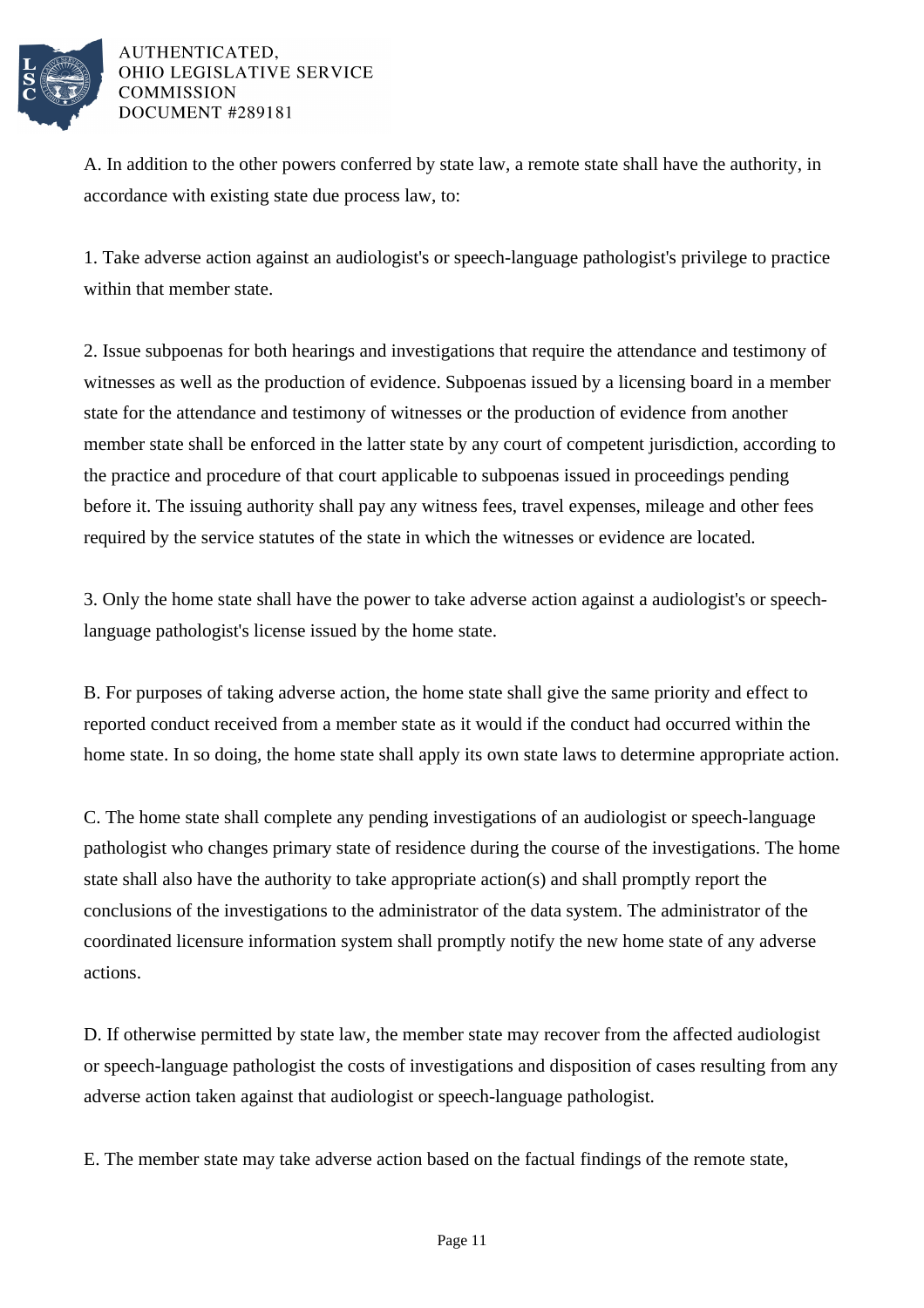

provided that the member state follows the member state's own procedures for taking the adverse action.

F. Joint Investigations

1. In addition to the authority granted to a member state by its respective audiology or speechlanguage pathology practice act or other applicable state law, any member state may participate with other member states in joint investigations of licensees.

2. Member states shall share any investigative, litigation, or compliance materials in furtherance of any joint or individual investigation initiated under the Compact.

G. If adverse action is taken by the home state against an audiologist's or speech-language pathologist's license, the audiologist's or speech-language pathologist's privilege to practice in all other member states shall be deactivated until all encumbrances have been removed from the state license. All home state disciplinary orders that impose adverse action against an audiologist's or speech-language pathologist's license shall include a statement that the audiologist's or speechlanguage pathologist's privilege to practice is deactivated in all member states during the pendency of the order.

H. If a member state takes adverse action against a licensee, it shall promptly notify the administrator of the data system. The administrator of the data system shall promptly notify the home state and any remote states in which the licensee has a privilege to practice of any adverse actions by the home state or remote states.

I. Nothing in this Compact shall override a member state's decision that participation in an alternative program may be used in lieu of adverse action.

## SECTION 8. ESTABLISHMENT OF THE AUDIOLOGY AND SPEECH-LANGUAGE PATHOLOGY COMPACT COMMISSION

A. The Compact member states hereby create and establish a joint public agency known as the Audiology and Speech-Language Pathology Compact Commission: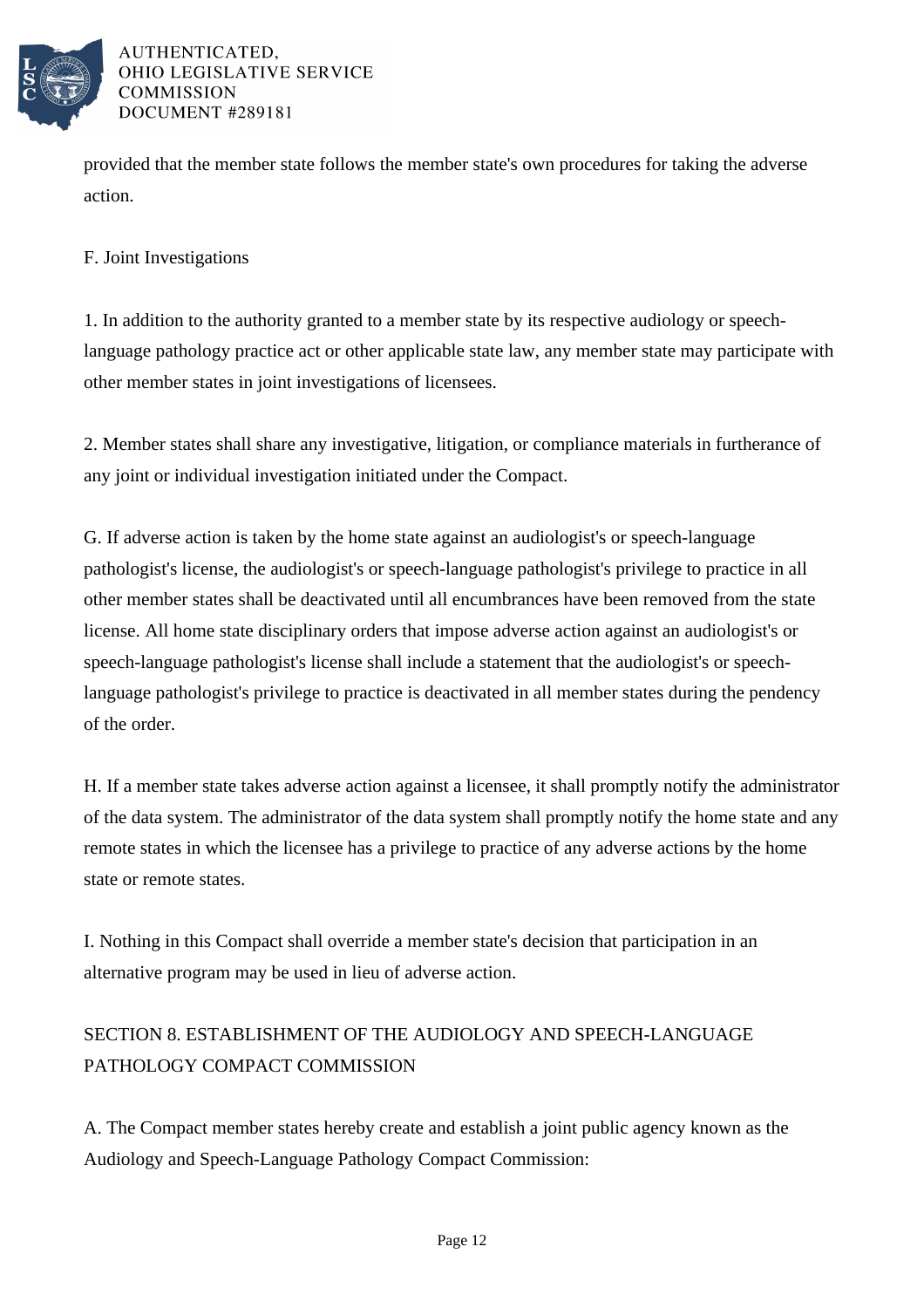

1. The Commission is an instrumentality of the Compact states.

2. Venue is proper and judicial proceedings by or against the Commission shall be brought solely and exclusively in a court of competent jurisdiction where the principal office of the Commission is located. The Commission may waive venue and jurisdictional defenses to the extent it adopts or consents to participate in alternative dispute resolution proceedings.

3. Nothing in this Compact shall be construed to be a waiver of sovereign immunity.

B. Membership, Voting and Meetings

1. Each member state shall have two (2) delegates selected by that member state's licensing board. The delegates shall be current members of the licensing board. One shall be an audiologist and one shall be a speech-language pathologist.

2. An additional five (5) delegates, who are either a public member or board administrator from a state licensing board, shall be chosen by the Executive Committee from a pool of nominees provided by the Commission at Large.

3. Any delegate may be removed or suspended from office as provided by the law of the state from which the delegate is appointed.

4. The member state board shall fill any vacancy occurring on the Commission, within 90 days.

5. Each delegate shall be entitled to one (1) vote with regard to the promulgation of rules and creation of bylaws and shall otherwise have an opportunity to participate in the business and affairs of the Commission.

6. A delegate shall vote in person or by other means as provided in the bylaws. The bylaws may provide for delegates' participation in meetings by telephone or other means of communication.

7. The Commission shall meet at least once during each calendar year. Additional meetings shall be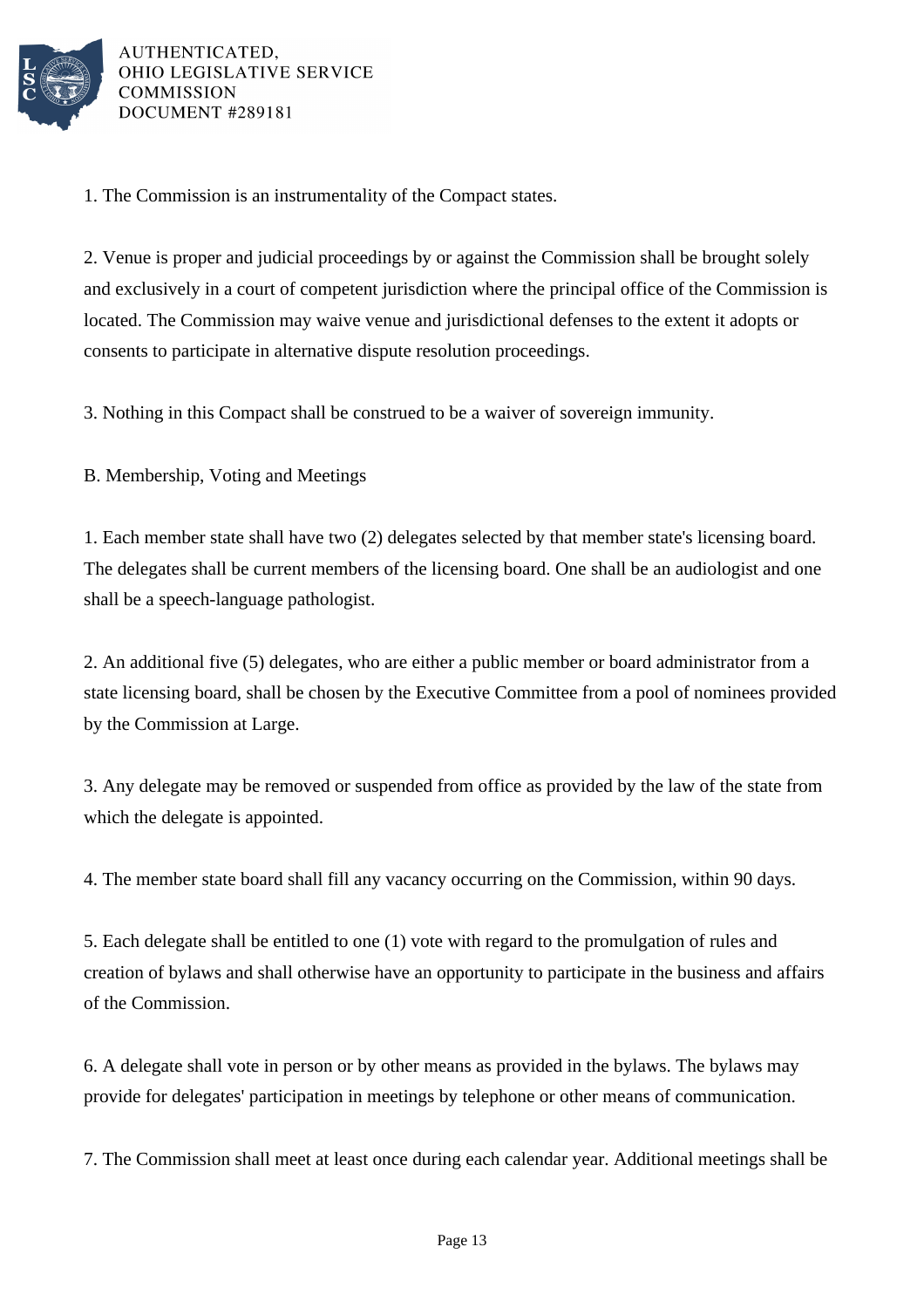

held as set forth in the bylaws.

C. The Commission shall have the following powers and duties:

1. Establish the fiscal year of the Commission;

2. Establish bylaws;

3. Establish a Code of Ethics;

4. Maintain its financial records in accordance with the bylaws;

5. Meet and take actions as are consistent with the provisions of this Compact and the bylaws;

6. Promulgate uniform rules to facilitate and coordinate implementation and administration of this Compact. The rules shall have the force and effect of law and shall be binding in all member states to the extent and in the manner provided for in the Compact;

7. Bring and prosecute legal proceedings or actions in the name of the Commission, provided that the standing of any state audiology or speech-language pathology licensing board to sue or be sued under applicable law shall not be affected;

8. Purchase and maintain insurance and bonds;

9. Borrow, accept, or contract for services of personnel, including, but not limited to, employees of a member state;

10. Hire employees, elect or appoint officers, fix compensation, define duties, grant individuals appropriate authority to carry out the purposes of the Compact, and to establish the Commission's personnel policies and programs relating to conflicts of interest, qualifications of personnel, and other related personnel matters;

11. Accept any and all appropriate donations and grants of money, equipment, supplies, materials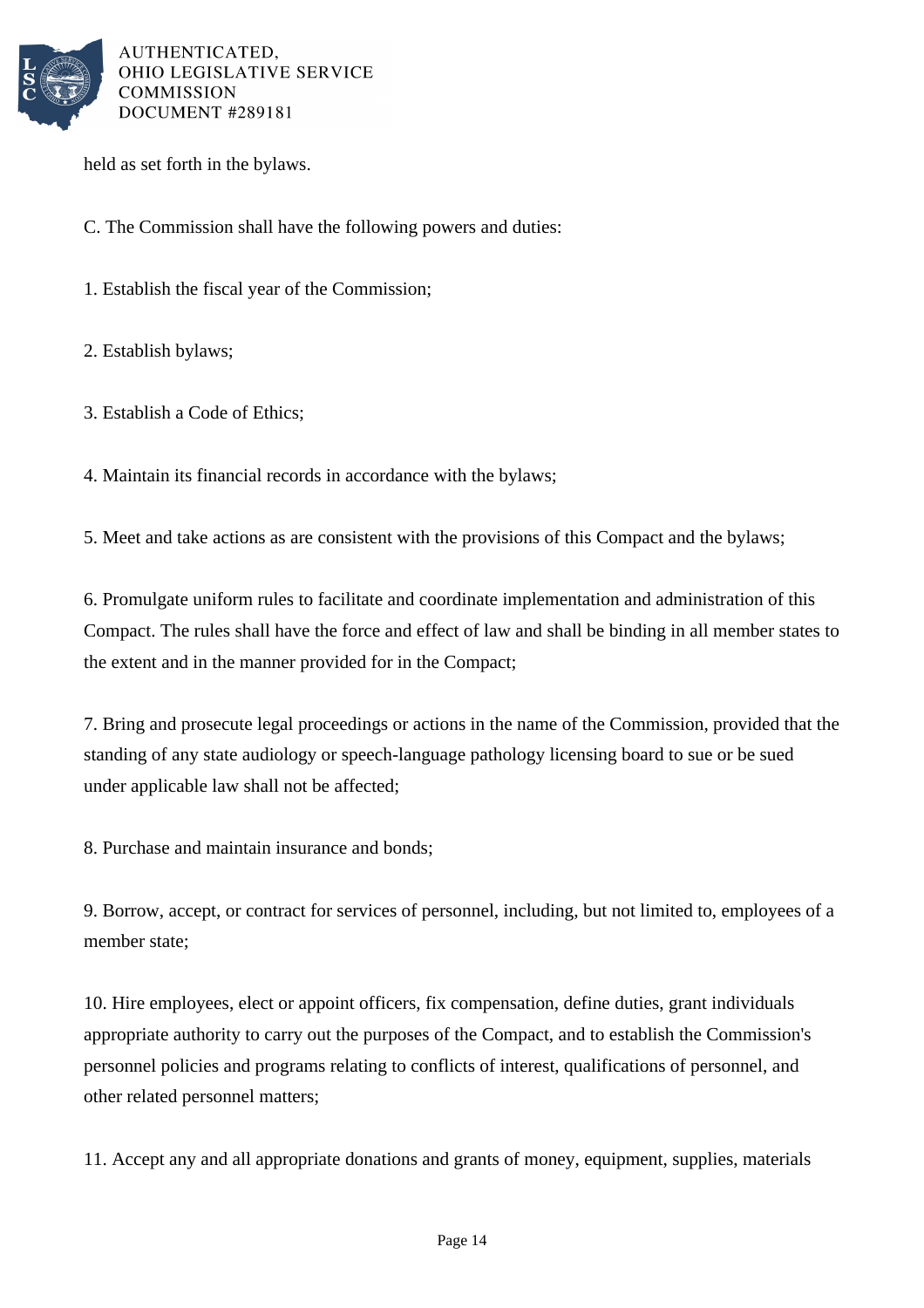

and services, and to receive, utilize and dispose of the same; provided that at all times the Commission shall avoid any appearance of impropriety and/or conflict of interest;

12. Lease, purchase, accept appropriate gifts or donations of, or otherwise to own, hold, improve or use, any property, real, personal or mixed; provided that at all times the Commission shall avoid any appearance of impropriety;

13. Sell convey, mortgage, pledge, lease, exchange, abandon, or otherwise dispose of any property real, personal, or mixed;

14. Establish a budget and make expenditures;

15. Borrow money;

16. Appoint committees, including standing committees composed of members, and other interested persons as may be designated in this Compact and the bylaws;

17. Provide and receive information from, and cooperate with, law enforcement agencies;

18. Establish and elect an Executive Committee; and

19. Perform other functions as may be necessary or appropriate to achieve the purposes of this Compact consistent with the state regulation of audiology and speech-language pathology licensure and practice.

The Commission shall have no authority to change or modify the laws of the member states that define the practice of audiology and speech-language pathology in the respective states.

D. The Executive Committee The Executive Committee shall have the power to act on behalf of the Commission, within the powers of the Commission, according to the terms of this Compact:

1. The Executive Committee shall be composed of ten (10) members: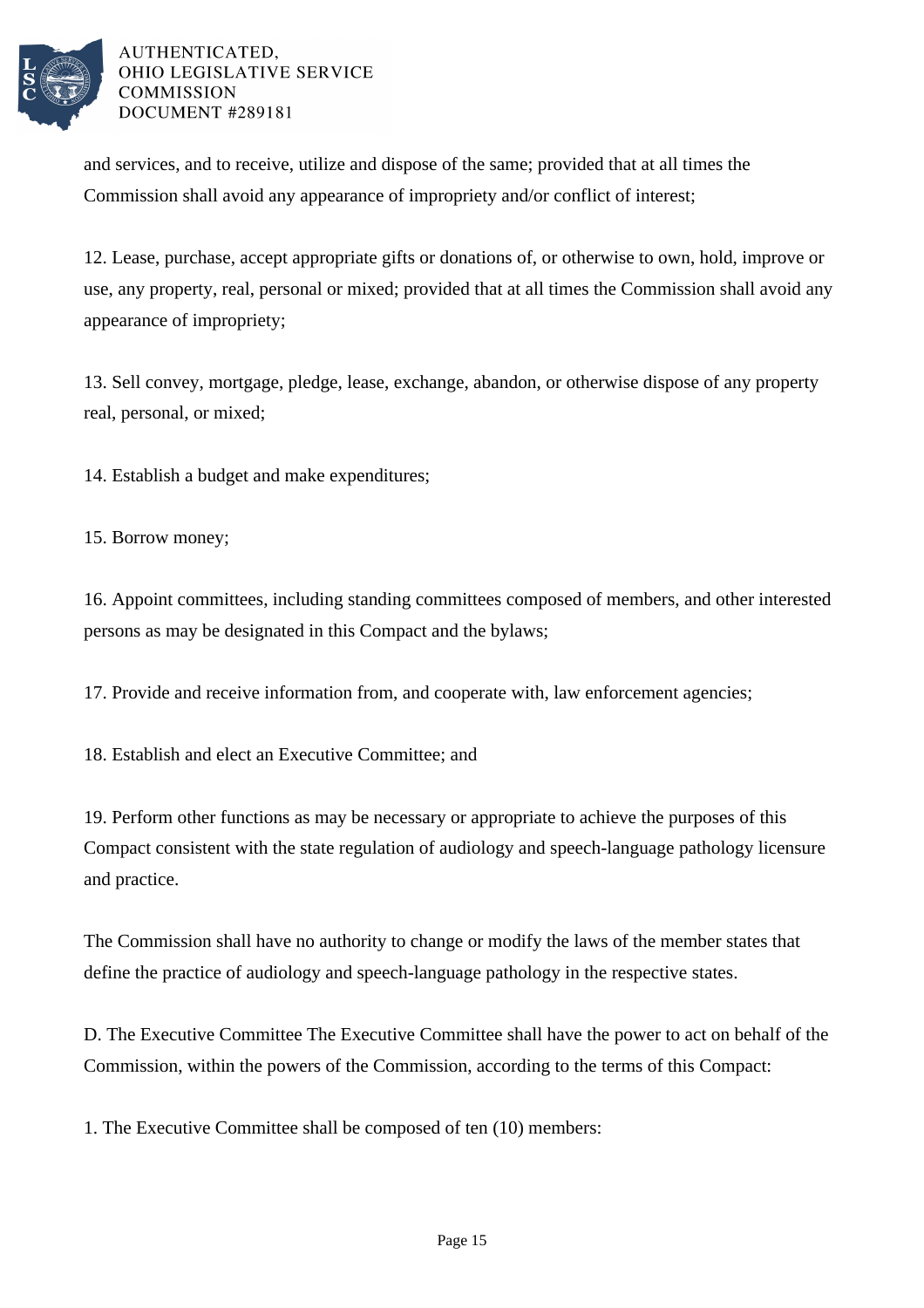

a. Seven (7) voting members who are elected by the Commission from the current membership of the Commission;

b. Two (2) ex-officios, consisting of one nonvoting member from a recognized national audiology professional association and one nonvoting member from a recognized national speech-language pathology association; and

c. One (1) ex-officio, nonvoting member from the recognized membership organization of the audiology and speech-language pathology licensing boards.

E. The ex-officio members shall be selected by their respective organizations.

1. The Commission may remove any member of the Executive Committee as provided in bylaws.

2. The Executive Committee shall meet at least annually.

3. The Executive Committee shall have the following duties and responsibilities:

a. Recommend to the entire Commission changes to the rules or bylaws, changes to this Compact legislation, fees paid by Compact member states such as annual dues, and any commission Compact fee charged to licensees for the compact privilege;

b. Ensure Compact administration services are appropriately provided, contractual or otherwise;

c. Prepare and recommend the budget;

d. Maintain financial records on behalf of the Commission;

e. Monitor Compact compliance of member states and provide compliance reports to the Commission;

f. Establish additional committees as necessary;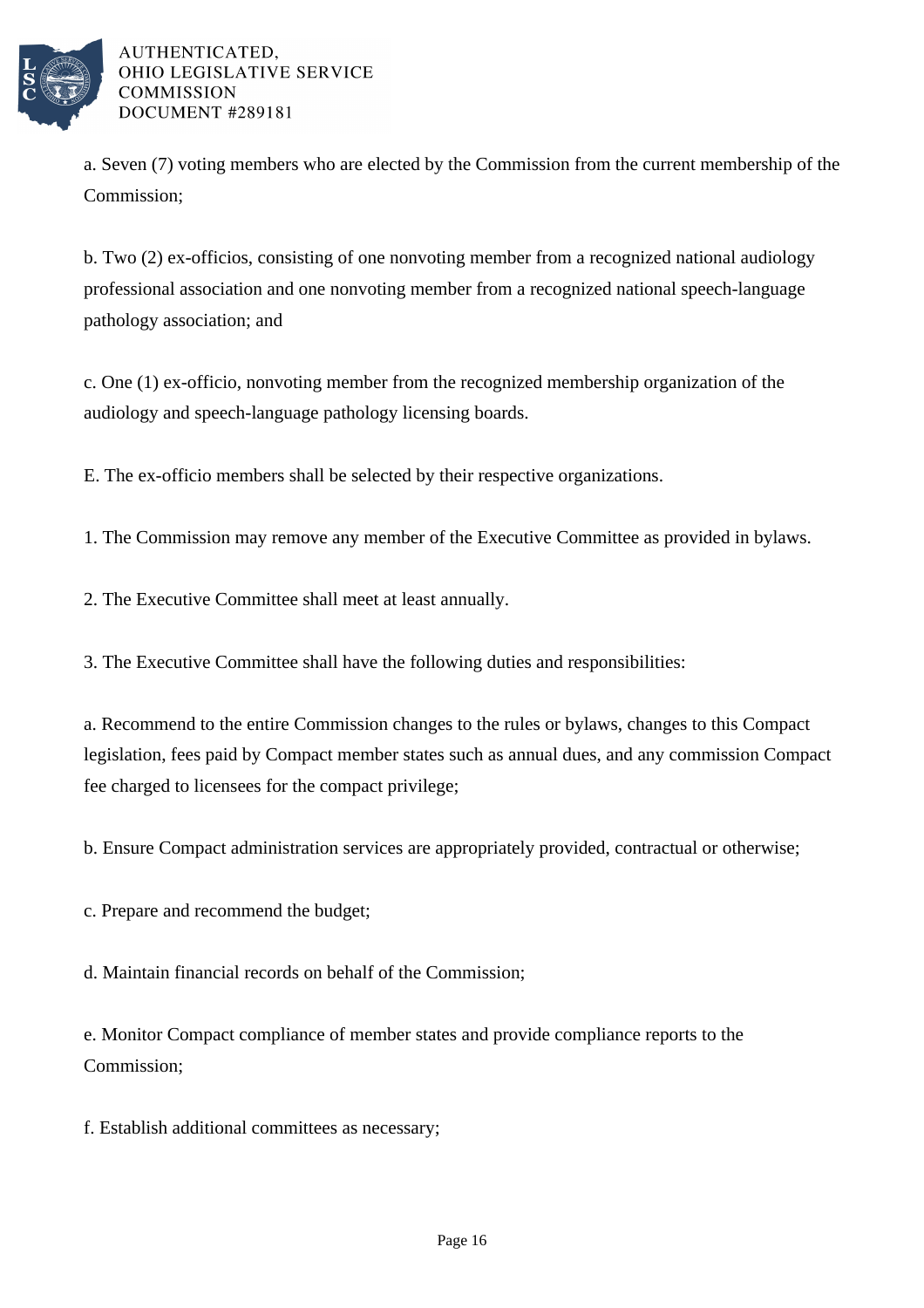

g. Other duties as provided in rules or bylaws.

4. Meetings of the Commission or Executive Committee

All meetings shall be open to the public, and public notice of meetings shall be given in the same manner as required under the rulemaking provisions in Section 10.

5. The Commission or the Executive Committee or other committees of the Commission may convene in a closed, non-public meeting if the Commission or Executive Committee or other committees of the Commission must discuss:

a. Non-compliance of a member state with its obligations under the Compact;

b. The employment, compensation, discipline or other matters, practices or procedures related to specific employees or other matters related to the Commission's internal personnel practices and procedures;

c. Current, threatened, or reasonably anticipated litigation;

d. Negotiation of contracts for the purchase, lease, or sale of goods, services, or real estate;

e. Accusing any person of a crime or formally censuring any person;

f. Disclosure of trade secrets or commercial or financial information that is privileged or confidential;

g. Disclosure of information of a personal nature where disclosure would constitute a clearly unwarranted invasion of personal privacy;

h. Disclosure of investigative records compiled for law enforcement purposes;

i. Disclosure of information related to any investigative reports prepared by or on behalf of or for use of the Commission or other committee charged with responsibility of investigation or determination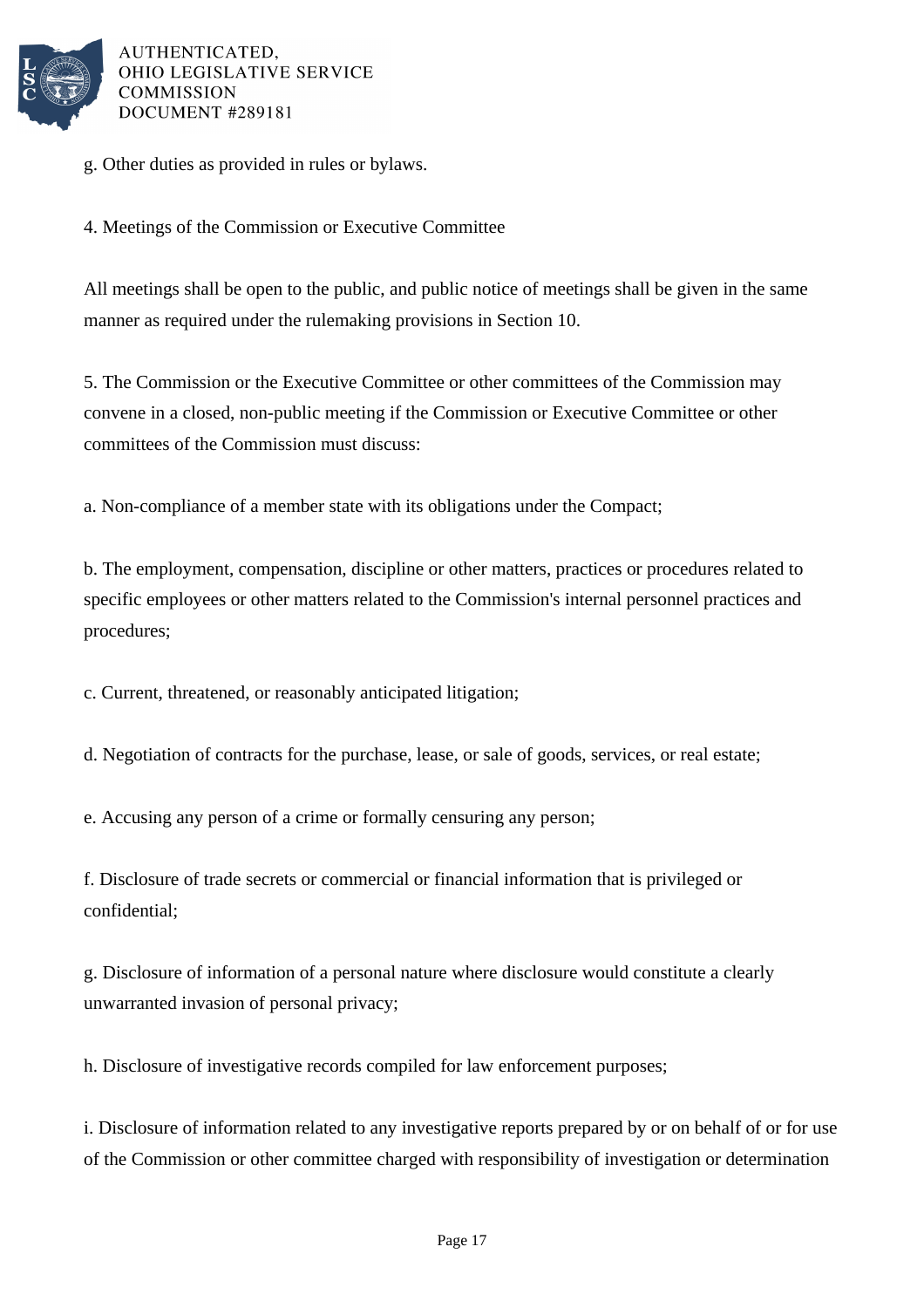

of compliance issues pursuant to the Compact; or

j. Matters specifically exempted from disclosure by federal or member state statute.

6. If a meeting, or portion of a meeting, is closed pursuant to this provision, the Commission's legal counsel or designee shall certify that the meeting may be closed and shall reference each relevant exempting provision.

7. The Commission shall keep minutes that fully and clearly describe all matters discussed in a meeting and shall provide a full and accurate summary of actions taken, and the reasons therefore, including a description of the views expressed. All documents considered in connection with an action shall be identified in minutes. All minutes and documents of meetings other than closed meetings shall be made available to members of the public upon request at the requesting person's expense. All minutes and documents of a closed meeting shall remain under seal, subject to release by a majority vote of the Commission or order of a court of competent jurisdiction.

8. Financing of the Commission

a. The Commission shall pay, or provide for the payment of, the reasonable expenses of its establishment, organization, and ongoing activities.

b. The Commission may accept any and all appropriate revenue sources, donations, and grants of money, equipment, supplies, materials, and services.

c. The Commission may levy on and collect an annual assessment from each member state or impose fees on other parties to cover the cost of the operations and activities of the Commission and its staff, which must be in a total amount sufficient to cover its annual budget as approved each year for which revenue is not provided by other sources. The aggregate annual assessment amount shall be allocated based upon a formula to be determined by the Commission, which shall promulgate a rule binding upon all member states.

9. The Commission shall not incur obligations of any kind prior to securing the funds adequate to meet the same; nor shall the Commission pledge the credit of any of the member states, except by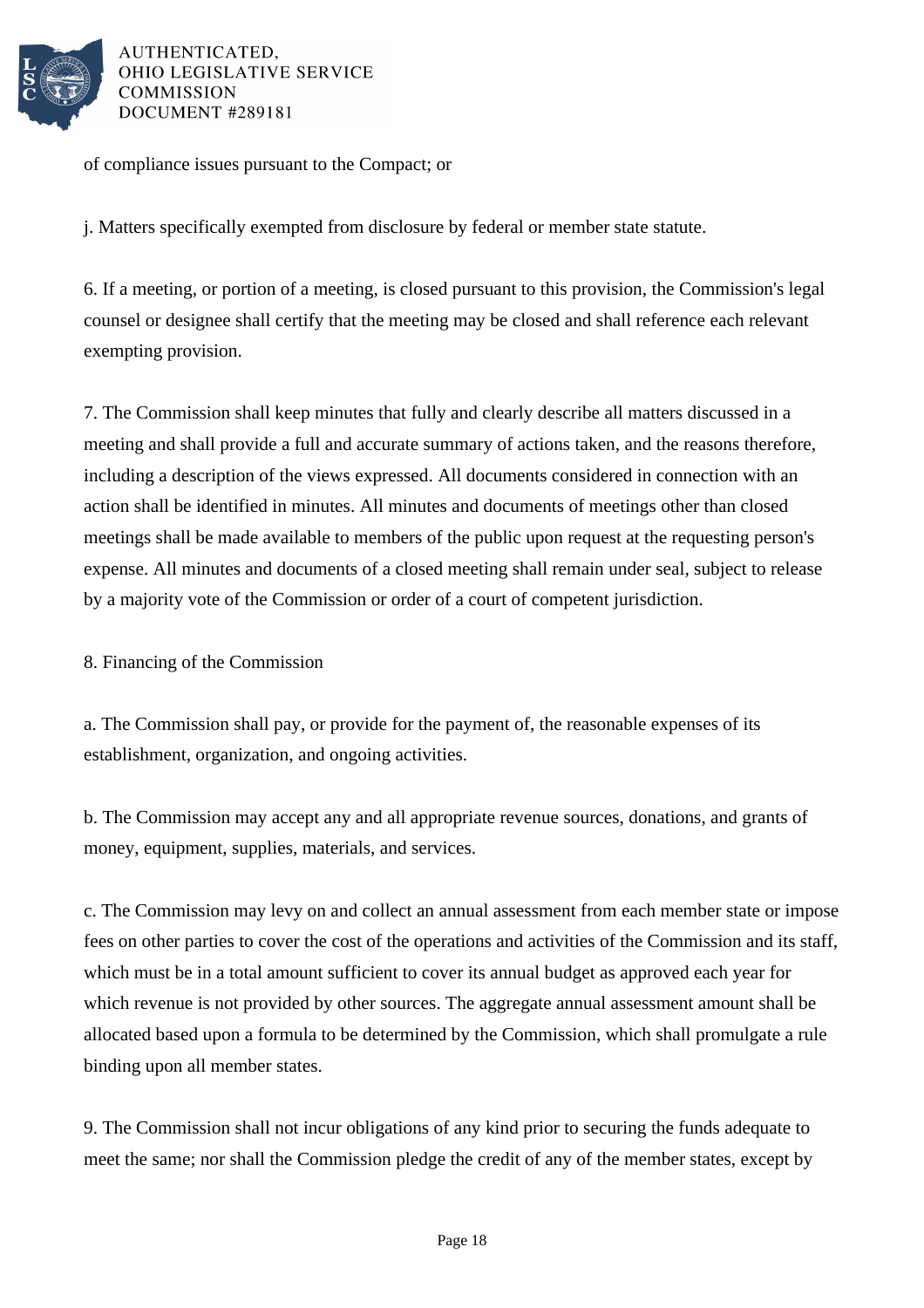

and with the authority of the member state.

10. The Commission shall keep accurate accounts of all receipts and disbursements. The receipts and disbursements of the Commission shall be subject to the audit and accounting procedures established under its bylaws. However, all receipts and disbursements of funds handled by the Commission shall be audited yearly by a certified or licensed public accountant, and the report of the audit shall be included in and become part of the annual report of the Commission.

F. Qualified Immunity, Defense, and Indemnification

1. The members, officers, executive director, employees and representatives of the Commission shall be immune from suit and liability, either personally or in their official capacity, for any claim for damage to or loss of property or personal injury or other civil liability caused by or arising out of any actual or alleged act, error or omission that occurred, or that the person against whom the claim is made had a reasonable basis for believing occurred within the scope of Commission employment, duties or responsibilities; provided that nothing in this paragraph shall be construed to protect any person from suit and/or liability for any damage, loss, injury, or liability caused by the intentional or willful or wanton misconduct of that person.

2. The Commission shall defend any member, officer, executive director, employee or representative of the Commission in any civil action seeking to impose liability arising out of any actual or alleged act, error, or omission that occurred within the scope of Commission employment, duties, or responsibilities, or that the person against whom the claim is made had a reasonable basis for believing occurred within the scope of Commission employment, duties, or responsibilities; provided that nothing herein shall be construed to prohibit that person from retaining his or her own counsel; and provided further, that the actual or alleged act, error, or omission did not result from that person's intentional or willful or wanton misconduct.

3. The Commission shall indemnify and hold harmless any member, officer, executive director, employee, or representative of the Commission for the amount of any settlement or judgment obtained against that person arising out of any actual or alleged act, error or omission that occurred within the scope of Commission employment, duties, or responsibilities, or that person had a reasonable basis for believing occurred within the scope of Commission employment, duties, or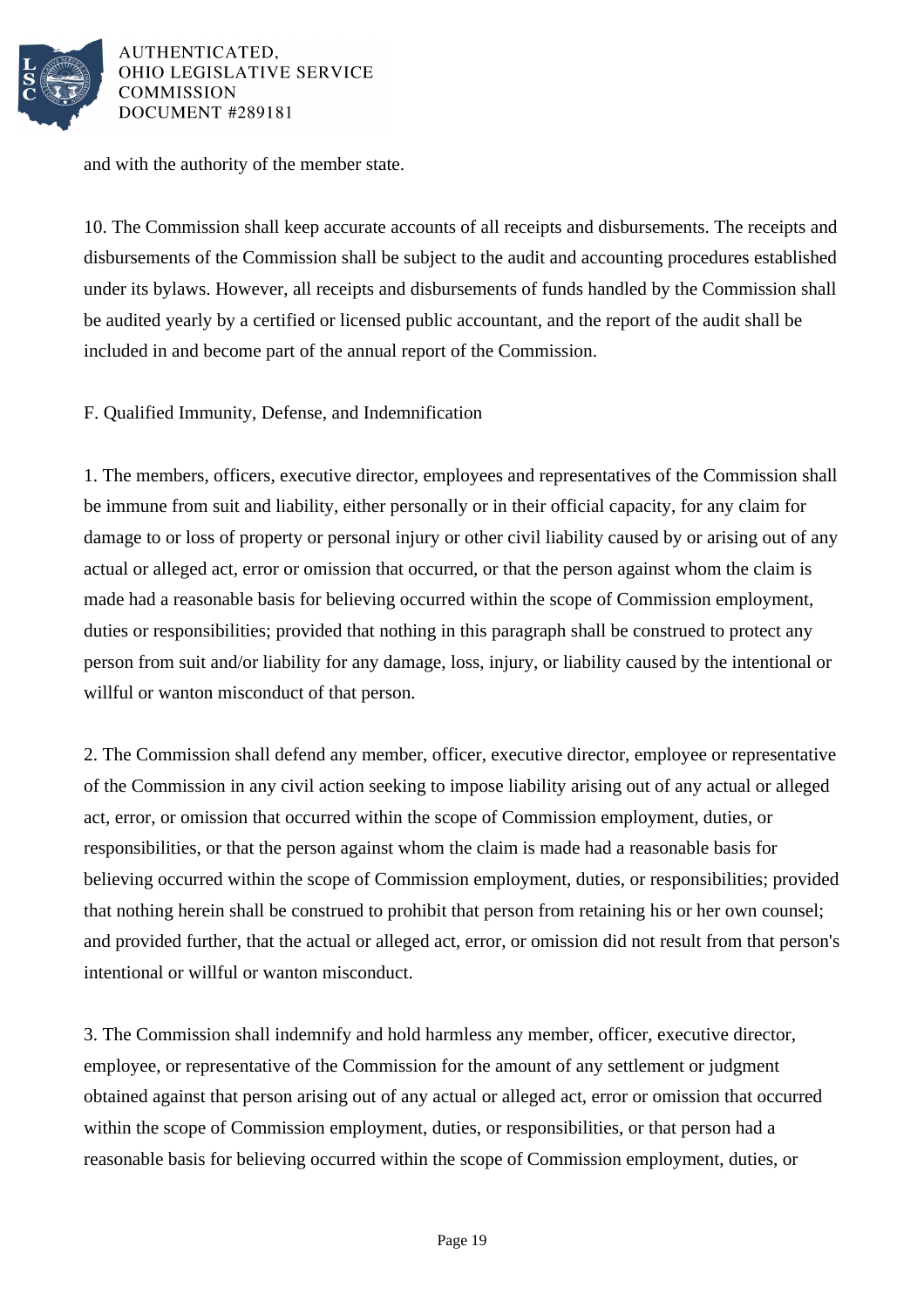

responsibilities, provided that the actual or alleged act, error, or omission did not result from the intentional or willful or wanton misconduct of that person.

### SECTION 9. DATA SYSTEM

A. The Commission shall provide for the development, maintenance, and utilization of a coordinated database and reporting system containing licensure, adverse action, and investigative information on all licensed individuals in member states.

B. Notwithstanding any other provision of state law to the contrary, a member state shall submit a uniform data set to the data system on all individuals to whom this Compact is applicable as required by the rules of the Commission, including:

1. Identifying information;

- 2. Licensure data;
- 3. Adverse actions against a license or compact privilege;
- 4. Non-confidential information related to alternative program participation;
- 5. Any denial of application for licensure, and the reason(s) for denial; and

6. Other information that may facilitate the administration of this Compact, as determined by the rules of the Commission.

C. Investigative information pertaining to a licensee in any member state shall only be available to other member states.

D. The Commission shall promptly notify all member states of any adverse action taken against a licensee or an individual applying for a license. Adverse action information pertaining to a licensee in any member state shall be available to any other member state.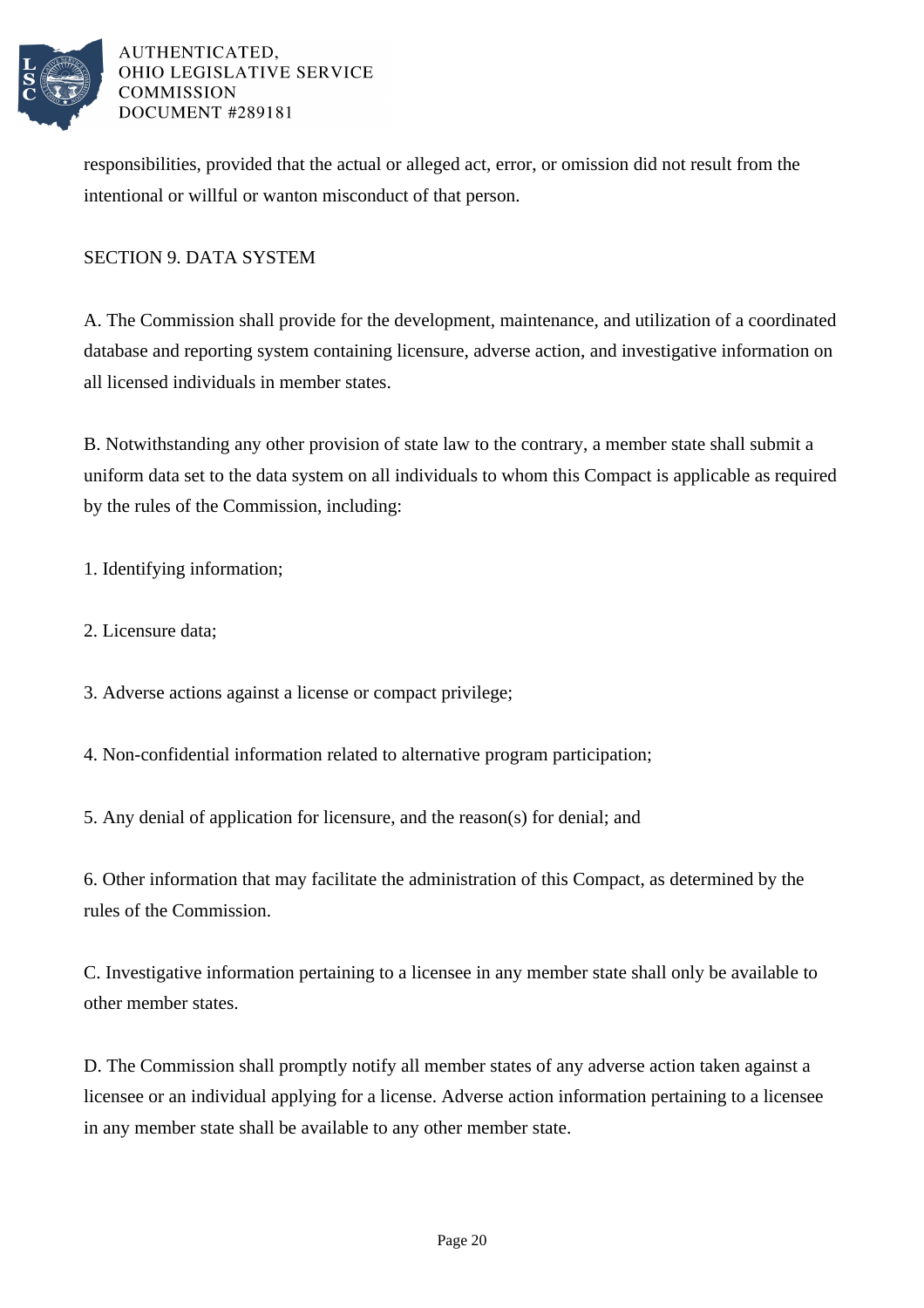

E. Member states contributing information to the data system may designate information that may not be shared with the public without the express permission of the contributing state.

F. Any information submitted to the data system that is subsequently required to be expunged by the laws of the member state contributing the information shall be removed from the data system.

### SECTION 10. RULEMAKING

A. The Commission shall exercise its rulemaking powers pursuant to the criteria set forth in this Section and the rules adopted thereunder. Rules and amendments shall become binding as of the date specified in each rule or amendment.

B. If a majority of the legislatures of the member states rejects a rule, by enactment of a statute or resolution in the same manner used to adopt the Compact within 4 years of the date of adoption of the rule, the rule shall have no further force and effect in any member state.

C. Rules or amendments to the rules shall be adopted at a regular or special meeting of the Commission.

D. Prior to promulgation and adoption of a final rule or rules by the Commission, and at least thirty (30) days in advance of the meeting at which the rule shall be considered and voted upon, the Commission shall file a Notice of Proposed Rulemaking:

1. On the website of the Commission or other publicly accessible platform; and

2. On the website of each member state audiology or speech-language pathology licensing board or other publicly accessible platform or the publication in which each state would otherwise publish proposed rules.

E. The Notice of Proposed Rulemaking shall include:

1. The proposed time, date, and location of the meeting in which the rule shall be considered and voted upon;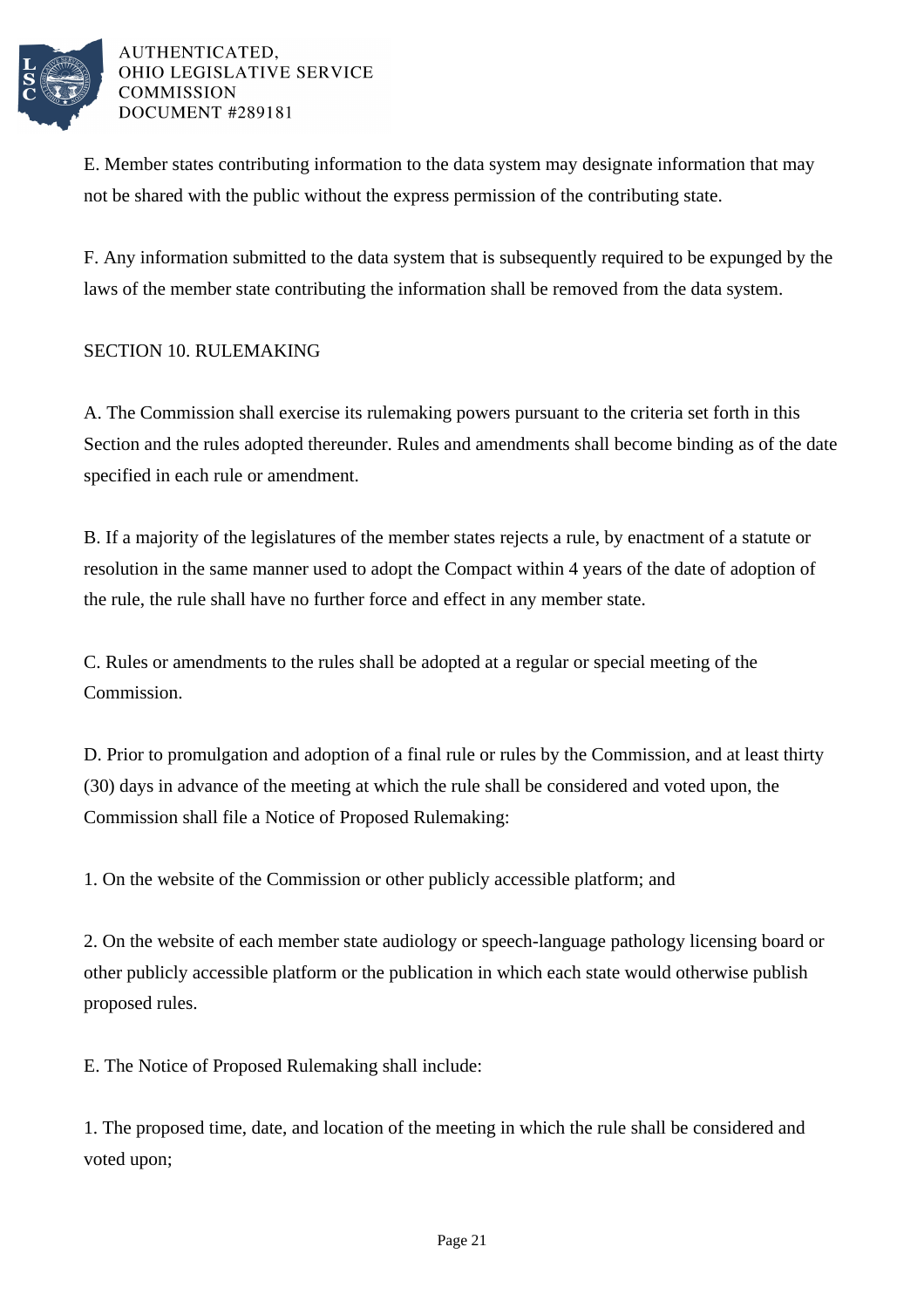

2. The text of the proposed rule or amendment and the reason for the proposed rule;

3. A request for comments on the proposed rule from any interested person; and

4. The manner in which interested persons may submit notice to the Commission of their intention to attend the public hearing and any written comments.

F. Prior to the adoption of a proposed rule, the Commision shall allow persons to submit written data, facts, opinions and arguments, which shall be made available to the public.

G. The Commission shall grant an opportunity for a public hearing before it adopts a rule or amendment if a hearing is requested by:

1. At least twenty-five (25) persons;

2. A state or federal governmental subdivision or agency; or

3. An association having at least twenty-five (25) members.

H. If a hearing is held on the proposed rule or amendment, the Commission shall publish the place, time, and date of the scheduled public hearing. If the hearing is held via electronic means, the Commission shall publish the mechanism for access to the electronic hearing.

1. All persons wishing to be heard at the hearing shall notify the executive director of the Commission or other designated member in writing of their desire to appear and testify at the hearing not less than five (5) business days before the scheduled date of the hearing.

2. Hearings shall be conducted in a manner providing each person who wishes to comment a fair and reasonable opportunity to comment orally or in writing.

3. All hearings shall be recorded. A copy of the recording shall be made available to any person on request and at the requesting person's expense.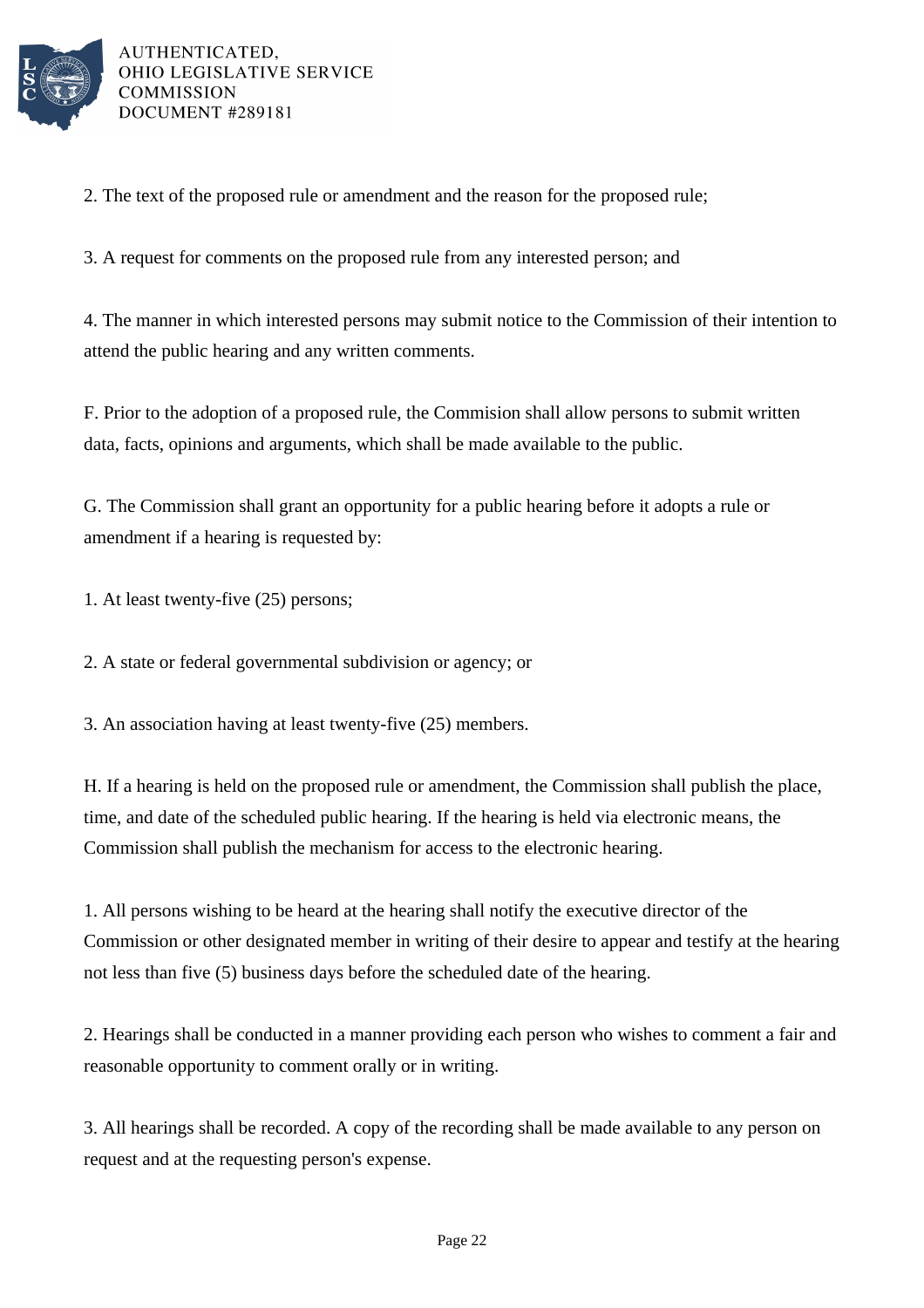

4. Nothing in this section shall be construed as requiring a separate hearing on each rule. Rules may be grouped for the convenience of the Commission at hearings required by this section.

I. Following the scheduled hearing date, or by the close of business on the scheduled hearing date if the hearing was not held, the Commission shall consider all written and oral comments received.

J. If no written notice of intent to attend the public hearing by interested parties is received, the Commission may proceed with promulgation of the proposed rule without a public hearing.

K. The Commission shall, by majority vote of all members, take final action on the proposed rule and shall determine the effective date of the rule, if any, based on the rulemaking record and the full text of the rule.

L. Upon determination that an emergency exists, the Commission may consider and adopt an emergency rule without prior notice, opportunity for comment, or hearing, provided that the usual rulemaking procedures provided in the Compact and in this section shall be retroactively applied to the rule as soon as reasonably possible, in no event later than ninety (90) days after the effective date of the rule. For the purposes of this provision, an emergency rule is one that must be adopted immediately in order to:

1. Meet an imminent threat to public health, safety, or welfare;

2. Prevent a loss of Commission or member state funds; or

3. Meet a deadline for the promulgation of an administrative rule that is established by federal law or rule.

M. The Commission or an authorized committee of the Commission may direct revisions to a previously adopted rule or amendment for purposes of correcting typographical errors, errors in format, errors in consistency, or grammatical errors. Public notice of any revisions shall be posted on the website of the Commission. The revision shall be subject to challenge by any person for a period of thirty (30) days after posting. The revision may be challenged only on grounds that the revision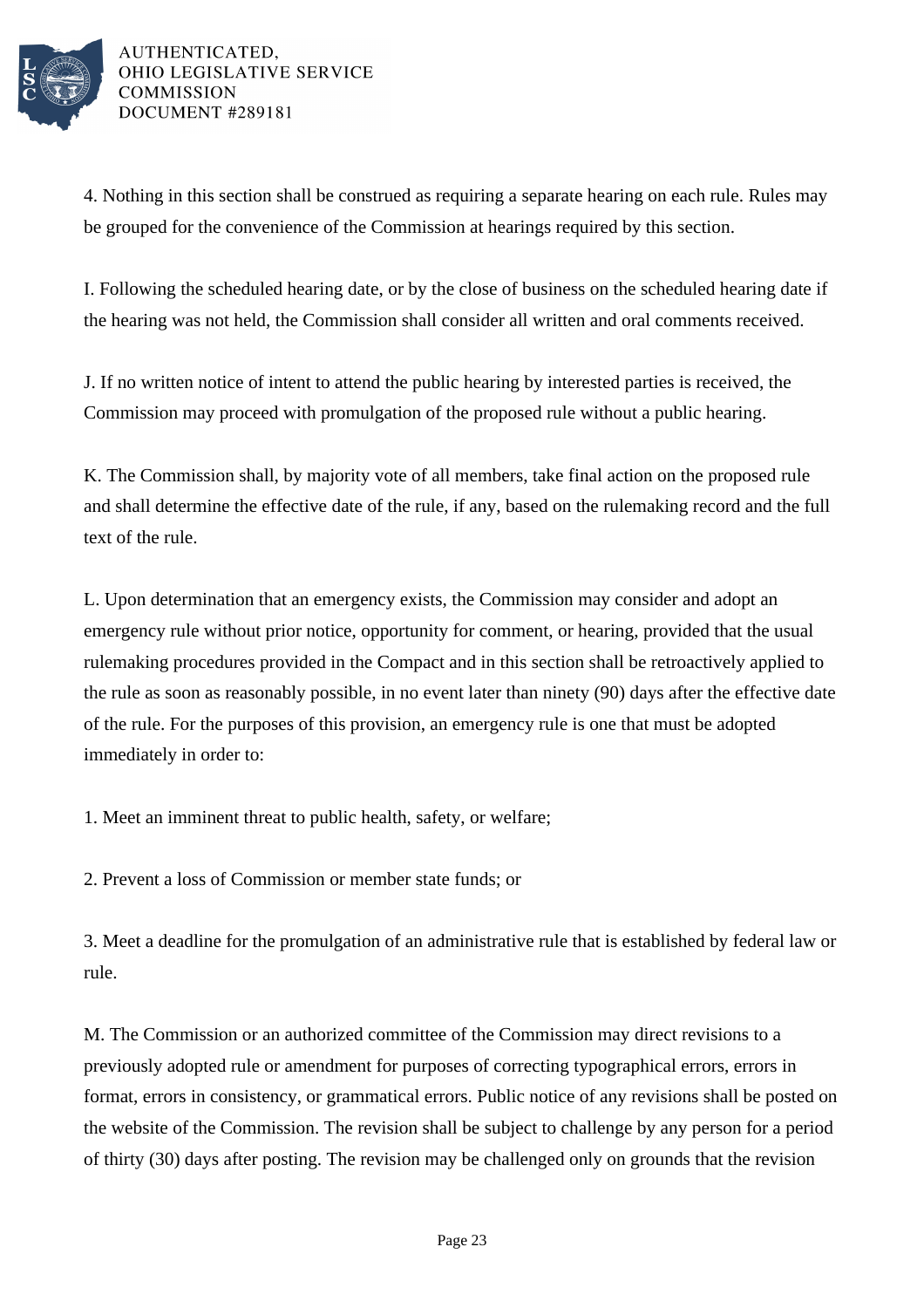

results in a material change to a rule. A challenge shall be made in writing and delivered to the chair of the Commission prior to the end of the notice period. If no challenge is made, the revision shall take effect without further action. If the revision is challenged, the revision may not take effect without the approval of the Commission.

### SECTION 11. OVERSIGHT, DISPUTE RESOLUTION, AND ENFORCEMENT

### A. Dispute Resolution

1. Upon request by a member state, the Commission shall attempt to resolve disputes related to the Compact that arise among member states and between member and non-member states.

2. The Commission shall promulgate a rule providing for both mediation and binding dispute resolution for disputes as appropriate.

### B. Enforcement

1. The Commission, in the reasonable exercise of its discretion, shall enforce the provisions and rules of this Compact.

2. By majority vote, the Commission may initiate legal action in the United States District Court for the District of Columbia or the federal district where the Commission has its principal offices against a member state in default to enforce compliance with the provisions of the Compact and its promulgated rules and bylaws. The relief sought may include both injunctive relief and damages. In the event judicial enforcement is necessary, the prevailing member shall be awarded all costs of litigation, including reasonable attorney's fees.

3. The remedies herein shall not be the exclusive remedies of the Commission. The Commission may pursue any other remedies available under federal or state law.

# SECTION 12. DATE OF IMPLEMENTATION OF THE INTERSTATE COMMISSION FOR AUDIOLOGY AND SPEECH-LANGUAGE PATHOLOGY PRACTICE AND ASSOCIATED RULES, WITHDRAWAL, AND AMENDMENT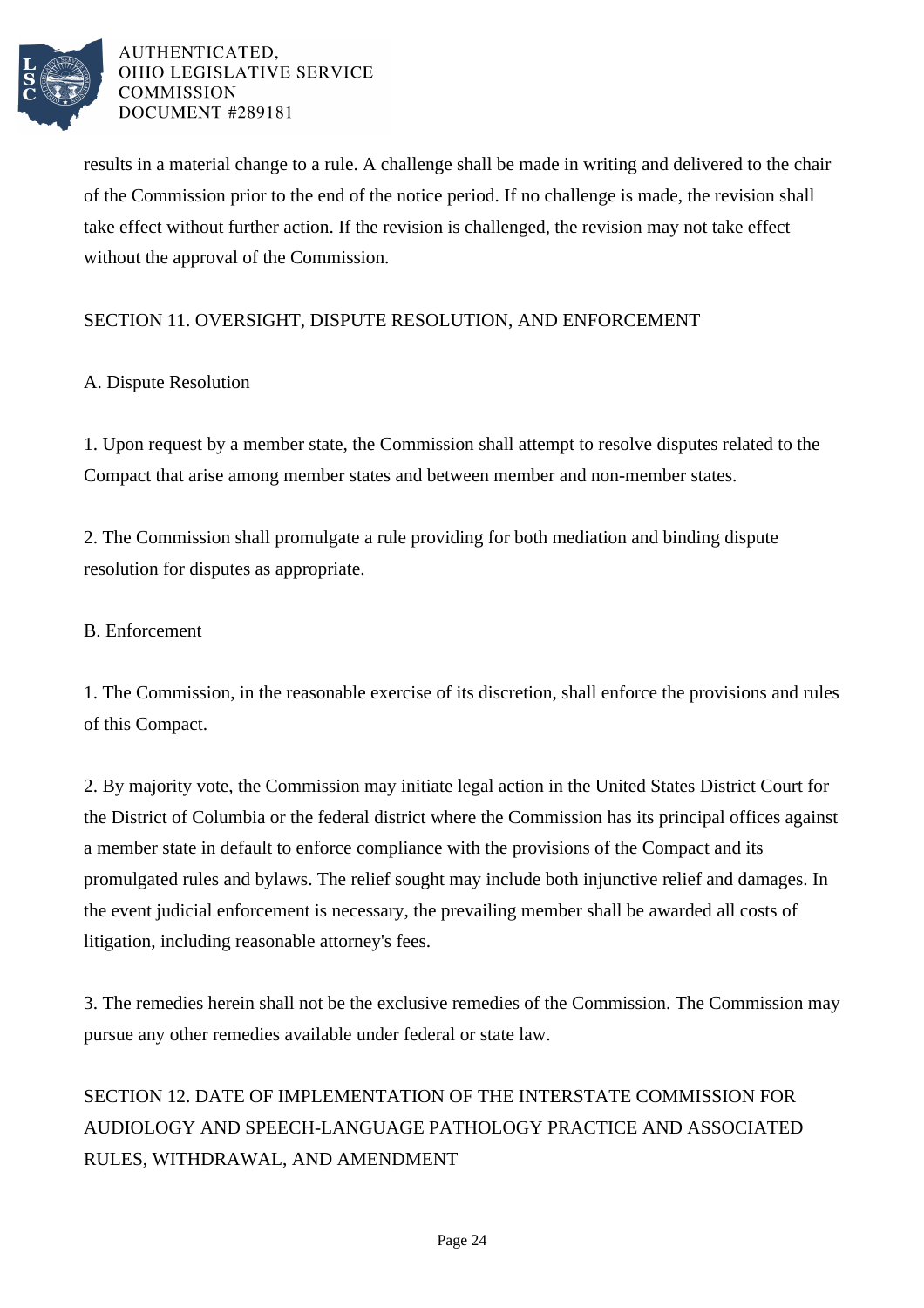

A. The Compact shall come into effect on the date on which the Compact statute is enacted into law in the 10th member state. The provisions, which become effective at that time, shall be limited to the powers granted to the Commission relating to assembly and the promulgation of rules. Thereafter, the Commission shall meet and exercise rulemaking powers necessary to the implementation and administration of the Compact.

B. Any state that joins the Compact subsequent to the Commission's initial adoption of the rules shall be subject to the rules as they exist on the date on which the Compact becomes law in that state. Any rule that has been previously adopted by the Commission shall have the full force and effect of law on the day the Compact becomes law in that state.

C. Any member state may withdraw from this Compact by enacting a statute repealing the same.

1. A member state's withdrawal shall not take effect until six (6) months after enactment of the repealing statute.

2. Withdrawal shall not affect the continuing requirement of the withdrawing state's audiology or speech-language pathology licensing board to comply with the investigative and adverse action reporting requirements of this act prior to the effective date of withdrawal.

D. Nothing contained in this Compact shall be construed to invalidate or prevent any audiology or speech-language pathology licensure agreement or other cooperative arrangement between a member state and a non-member state that does not conflict with the provisions of this Compact.

E. This Compact may be amended by the member states. No amendment to this Compact shall become effective and binding upon any member state until it is enacted into the laws of all member states.

### SECTION 13. CONSTRUCTION AND SEVERABILITY

This Compact shall be liberally construed so as to effectuate the purposes thereof. The provisions of this Compact shall be severable and if any phrase, clause, sentence or provision of this Compact is